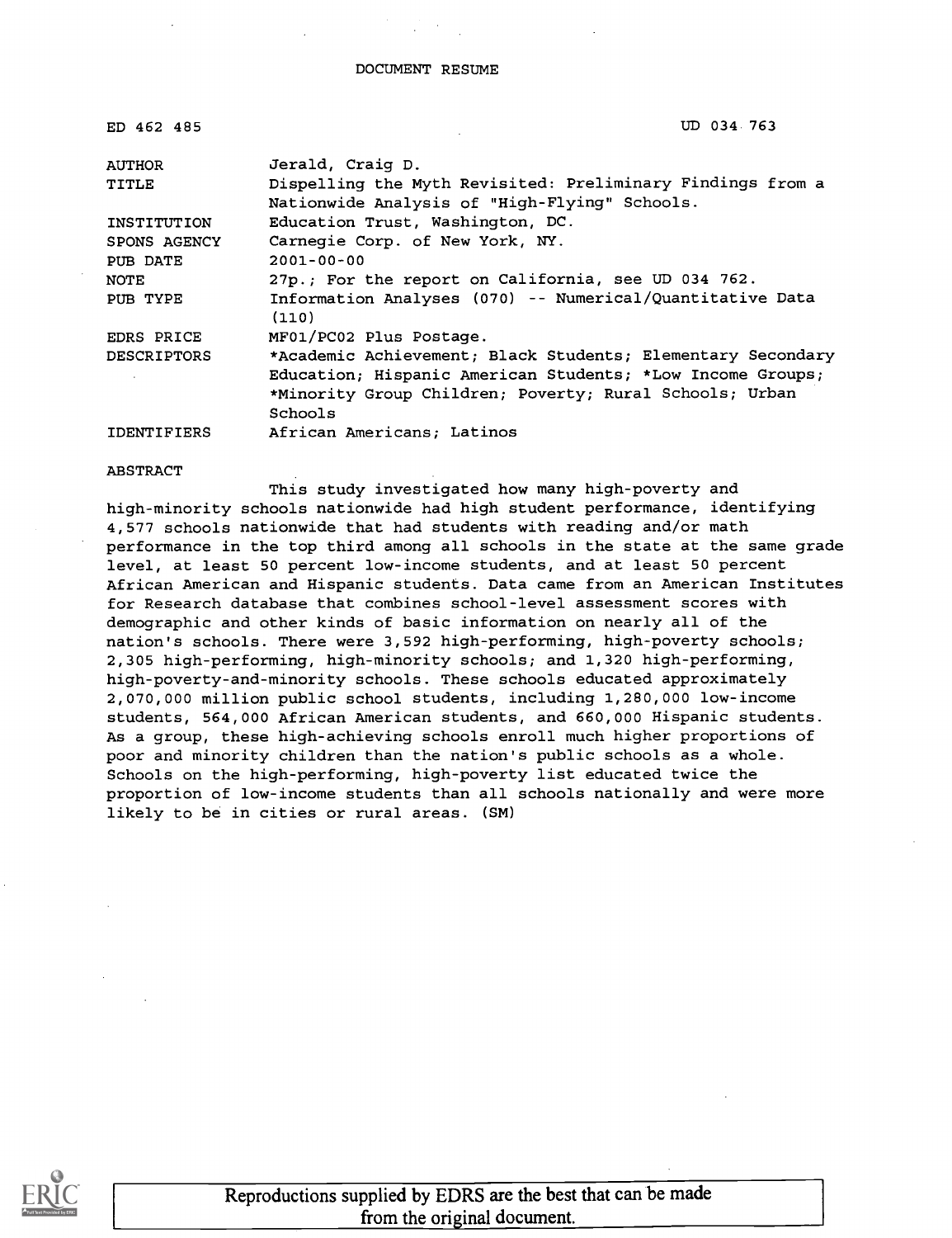

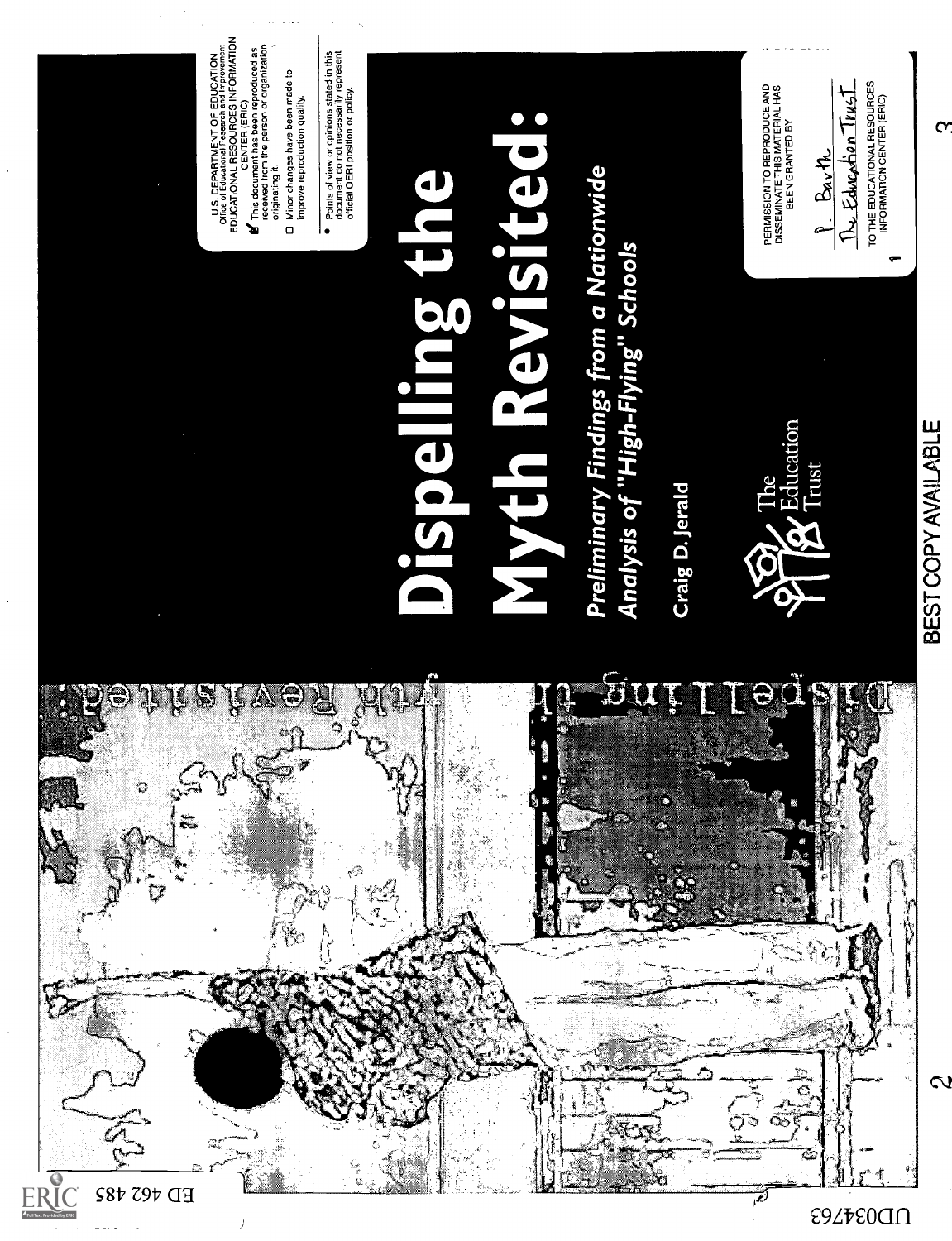**DISPELLING THE MYTHE REVISITED:** framing frame frame of the party of High-September School<br>The stress in the second state of the second of the second of the second of the second of the second state of<br>the stress in the s

 $\mathbf{r}$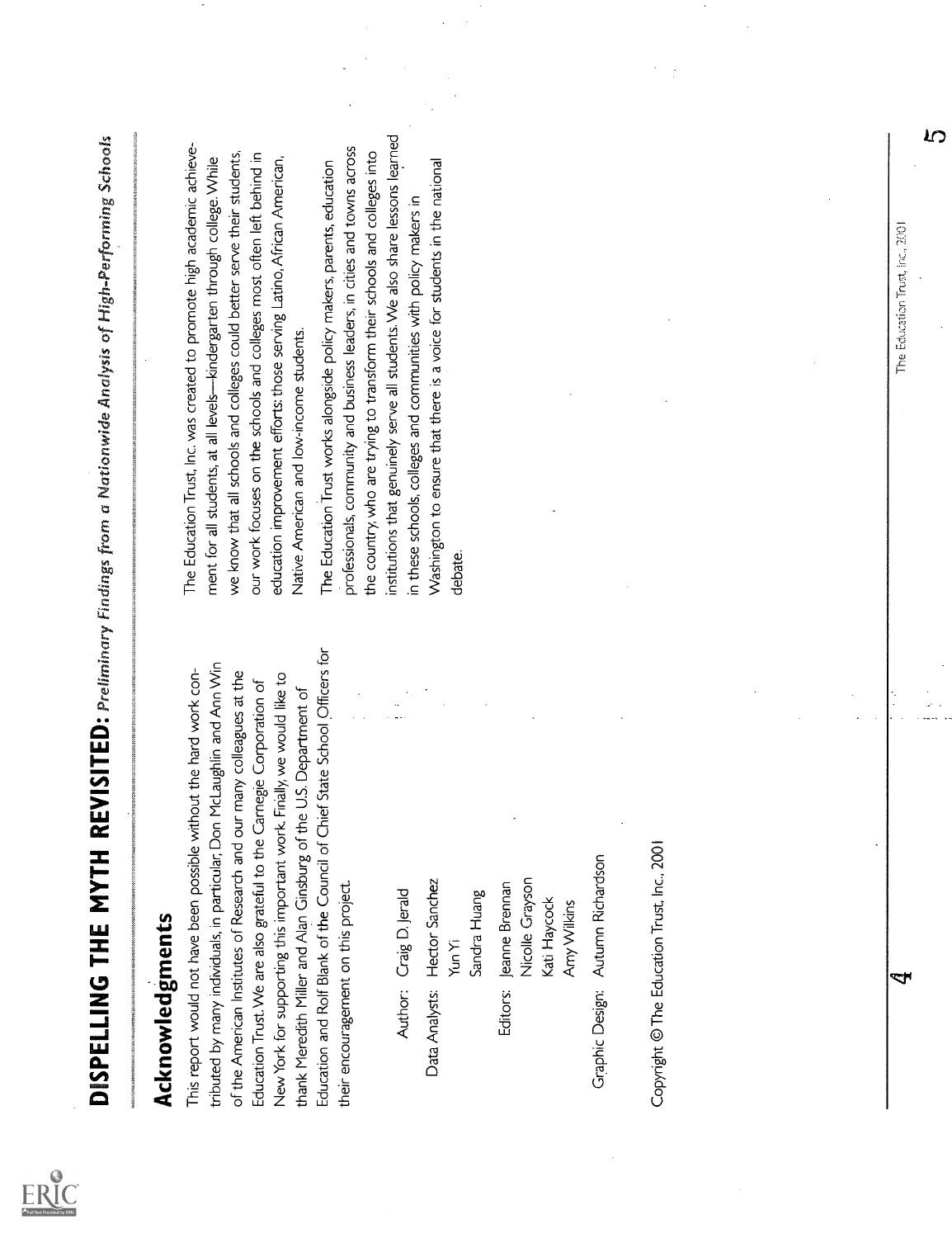|                                                                                                                                                                                                    | <b>Plus, they met either one or both of the following:</b>                                                                                                                                                                      |
|----------------------------------------------------------------------------------------------------------------------------------------------------------------------------------------------------|---------------------------------------------------------------------------------------------------------------------------------------------------------------------------------------------------------------------------------|
|                                                                                                                                                                                                    | least 50% and ranked in the top third of schools at that grade<br>A the percentage of low-income students in the school was at<br>level; and/or                                                                                 |
|                                                                                                                                                                                                    | school was at least 50% and ranked in the top third of schools<br>A the percentage of African American and Latino students in the<br>at that grade level.                                                                       |
|                                                                                                                                                                                                    | Based on these criteria, the Education Trust identified:                                                                                                                                                                        |
| Executive Summary                                                                                                                                                                                  | 3,592 high-performing, high-poverty schools;                                                                                                                                                                                    |
| number of organizations have issued reports on high-performing,                                                                                                                                    | 3305 high-performing, high-minority schools; and                                                                                                                                                                                |
| few years. Those reports have<br>high-poverty schools over the past                                                                                                                                | ■ 1,320 high-performing, high-poverty-and-minority schools.                                                                                                                                                                     |
| provided compelling evidence that public schools can educate poor<br>and minority students to very high levels of achievement. However, most                                                       | Altogether, these schools educate approximately 2,070,000 public school<br>students, including:                                                                                                                                 |
| have highlighted only a handful of schools in scattered locations. Even the<br>most comprehensive report to date, the Education Trust's Dispelling the                                             | about 1,280,000 low-income students;                                                                                                                                                                                            |
| Myth 1999, couldn't provide information on more than a few hundred<br>schools across 21 states.                                                                                                    | about 564,000 African American students; and                                                                                                                                                                                    |
|                                                                                                                                                                                                    | about 660,000 Latino students.                                                                                                                                                                                                  |
| So far no organization interested in this topic has been able to answer a<br>fundamental question: How many high-poverty and high-minority<br>performance?<br>schools nationwide have high student | As a group, these "high-flying" schools enroll much higher proportions of<br>For example, schools on the high-performing, high-poverty list educated<br>poor and minority children than the nation's public schools as a whole. |
| To answer that question, the Education Trust analyzed information from a                                                                                                                           | twice the proportion of low-income students compared with all schools                                                                                                                                                           |
| e first published analysis of the<br>massive new U.S. Department of Education database developed by the<br>American Institutes for Research. This is th                                            | nationally. Schools on the combined list were also more likely to be in<br>cities or rural areas.                                                                                                                               |
| database. The report also provides a preliminary glimpse of where such<br>"high-flying" schools are and what they look like.                                                                       | schools in the U.S. that are also high-performing. We intend to study these<br>Clearly, there are more than a handful of high-poverty and high-minority                                                                         |
| The analysis identified a total of 4,577 schools nationwide in the year                                                                                                                            | "high-flying" schools further to draw lessons about how to close achieve-                                                                                                                                                       |
| 2000 that met the following criteria:                                                                                                                                                              | ment gaps nationwide. We hope others join us in this endeavor by using a                                                                                                                                                        |
| Students' reading and/or math performance was in the top third<br>among all schools in the state at the same grade level (e.g.,                                                                    | new tool on the Education Trust's Web site, Dispelling the Myth Online at<br>www.edtrust.org. This site allows users to search for high-performing                                                                              |
| elementary);                                                                                                                                                                                       | schools according to users own achievement and demographic criteria.                                                                                                                                                            |
| ယ                                                                                                                                                                                                  | The Education Trust, Inc., 2001                                                                                                                                                                                                 |
|                                                                                                                                                                                                    |                                                                                                                                                                                                                                 |

 $\frac{1}{\sqrt{2}}$ 

 $\frac{1}{\sqrt{2}}$ 

 $\bar{z}$ 

 $\overline{\phantom{a}}$ 

d by ERIC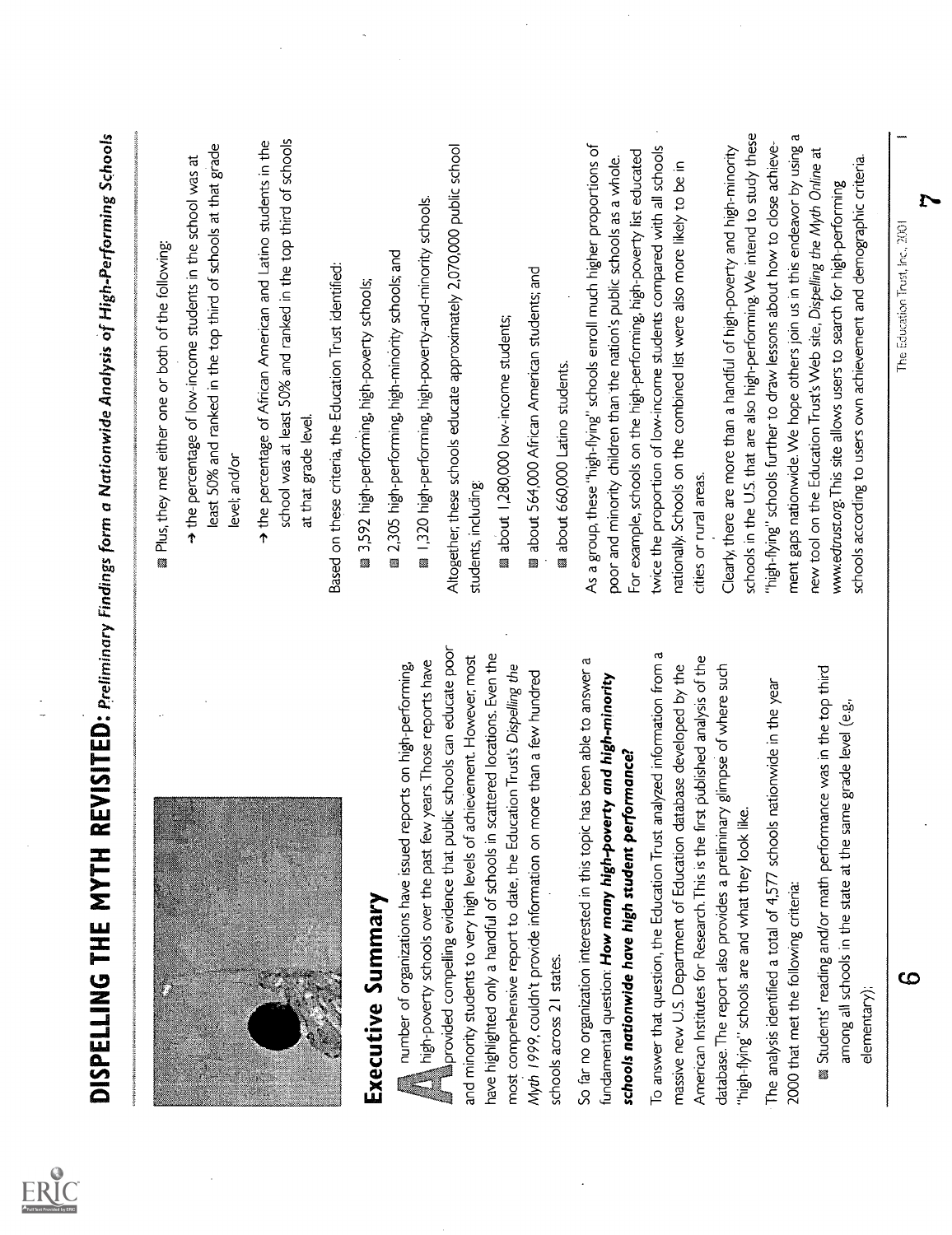| b. The percentage of low-income students is at least 50% AND                  |
|-------------------------------------------------------------------------------|
| ranks in the top third among schools in the state at the same                 |
|                                                                               |
|                                                                               |
| a. Student reading and/or math performance is in the top third                |
| among all schools in the state at the same grade-level (e.g., ele-            |
|                                                                               |
| b. The percentage of African-American and Latino students is at               |
| least 50% AND ranks in the top third among schools in the                     |
|                                                                               |
| 3). High-Performing, High-Poverty-and-Minority Schools:                       |
| a. Student reading and/or math performance is in the top third                |
| among all schools in the state at the same grade-level (e.g., ele-            |
|                                                                               |
| b. The percentage of low-income students is at least 50% AND                  |
| ranks in the top third among schools in the state at the same                 |
|                                                                               |
|                                                                               |
| least 50% AND ranks in the top third among schools in the                     |
|                                                                               |
| Low-income students were defined as those eligible for the federal free       |
|                                                                               |
|                                                                               |
| We used a relative achievement measure (i.e., student performance in the      |
| top third among schools) because testing programs differ dramatically         |
| across states, and achievement results cannot be compared across state        |
| lines. Currently, there is no way to compare the performance of individual    |
| schools in Connecticut, for instance, with individual schools in Mississippi. |
| Thus, care should be taken not to assume that "high-performing" schools       |
| in those two states would perform near the same level if they took the        |
| same test. (The National Assessment of Educational Progress tests sam-        |
| $\mathbf{\sim}$<br>The Education Trust, Inc., 2001                            |
| ౦                                                                             |
|                                                                               |

ER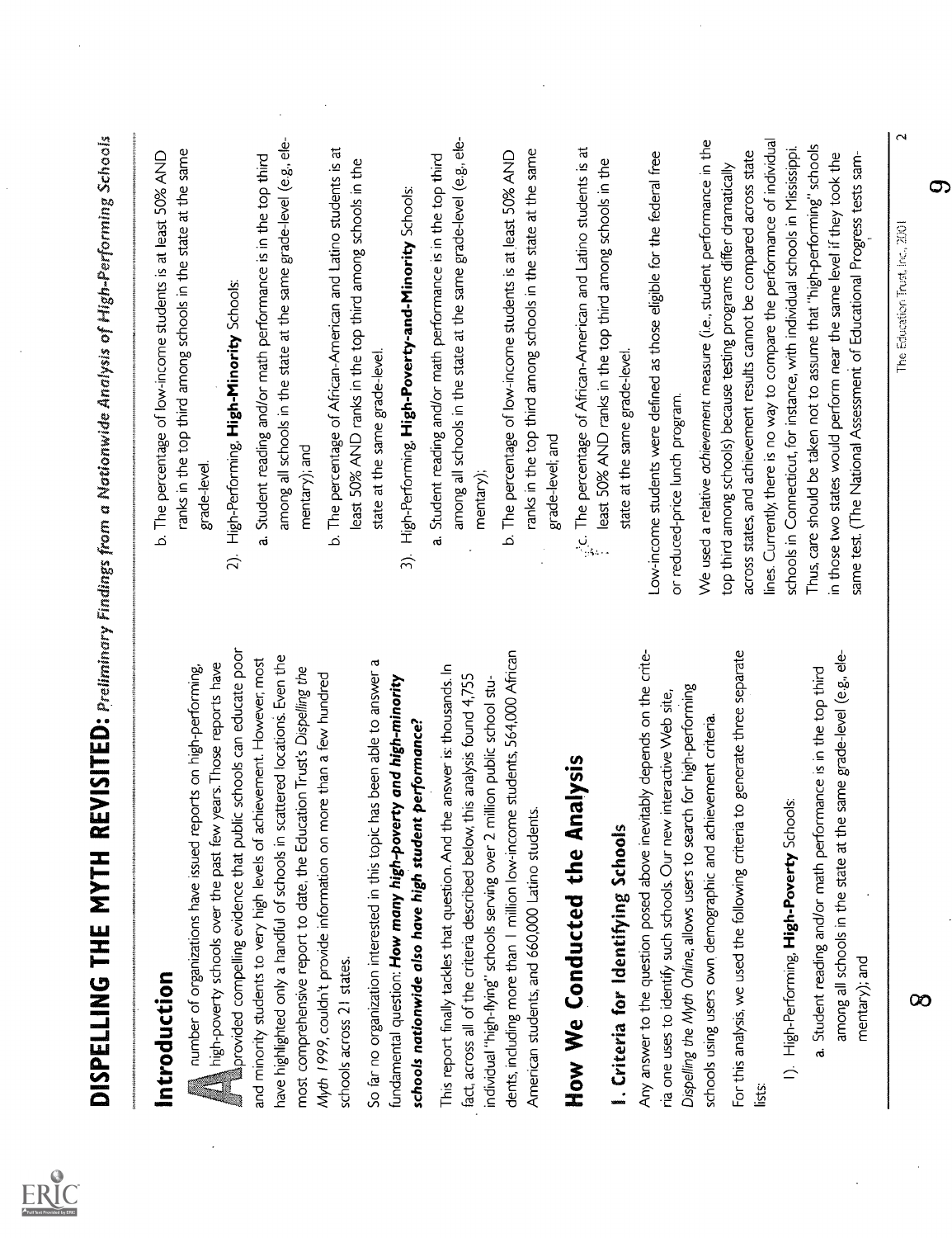**DISEELING THE MYTH REVISITED:** phalomage for a challengity of the signing short of the signing short of the signing short of the signing short of the signing short and short in the signing of the signing of the signing s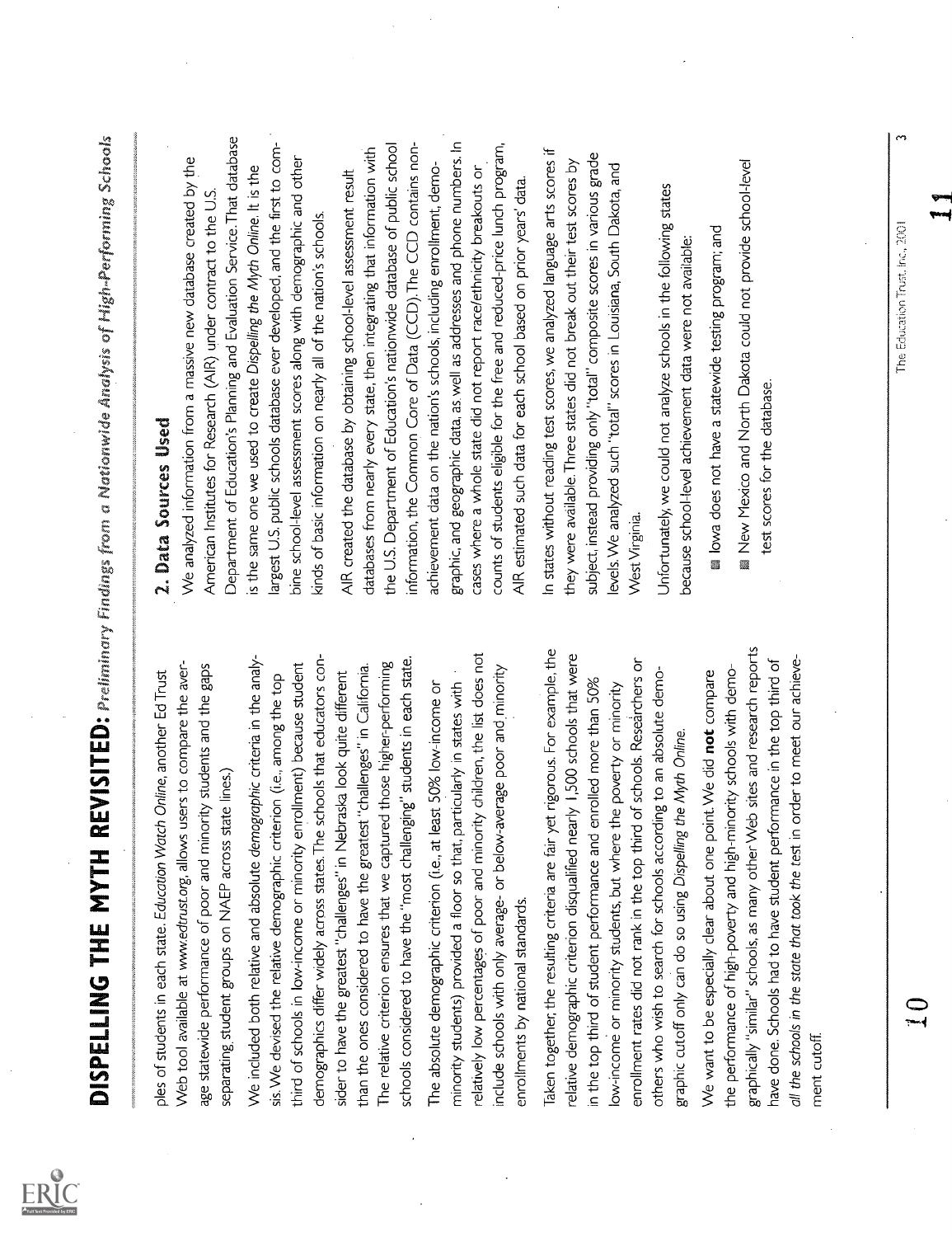| In addition, only fourth grade scores in Washington State could be ana-                                                                                  | over time as new data that can provide such answers are collected by       |
|----------------------------------------------------------------------------------------------------------------------------------------------------------|----------------------------------------------------------------------------|
| lyzed for the high-performing, high-poverty lists. The state did not report                                                                              | states and incorporated into Dispelling the Myth Online.                   |
| free- and reduced-price lunch data for its schools in 2000, and estimates                                                                                |                                                                            |
| were only available for elementary schools at the time we conducted the                                                                                  | Findings                                                                   |
| analysis.                                                                                                                                                | Our most basic finding is also our most important. Nationwide, thousands   |
|                                                                                                                                                          | of schools met one or more sets of the achievement and demographic         |
| number of schools nationwide that are both high-performing and high-<br>Our final counts of "high-flying" schools thus slightly underestimate the        | criteria described above, including:                                       |
| poverty or high-minority. While lowa currently has no plans to introduce a                                                                               | 2,592 high-performing, high-poverty schools;                               |
| uniform statewide testing program, we hope future versions of the data-                                                                                  | 2,305 high-performing, high-minority schools; and                          |
| base, and Dispelling the Myth Online, can include information on schools in                                                                              | ■ 1,320 high-performing, high-poverty-and-minority schools.                |
| New Mexico and North Dakota                                                                                                                              | Obviously, a number of schools met more than one set of criteria. We       |
| 3. Methodology                                                                                                                                           | combined the lists to generate an unduplicated count of individual         |
| We analyzed over one million separate school-level test scores contained                                                                                 | schools. That list included 4,577 separate schools qualifying under one or |
| in the AIR database. If a score was in the top third among all schools tak-                                                                              | more sets of criteria.                                                     |
| ing the test, and if the school met both the relative and absolute demo-                                                                                 | Race and Poverty=1,320                                                     |
| graphic criteria, we included the school on the appropriate list. We then                                                                                |                                                                            |
| combined all three lists to generate an unduplicated, nationwide count of                                                                                | Poverty Only=2,272                                                         |
| schools meeting any of the three sets of criteria.                                                                                                       | Race Only=985                                                              |
| We did not exclude any statewide tests from this analysis. For example, if                                                                               |                                                                            |
| a state tested fifth grade math using two separate tests, we analyzed both<br>sets of test results for each school. However, if a state had a standards- |                                                                            |
| based test that yielded information on the percentage of students reach-                                                                                 |                                                                            |
| ing different achievement levels (e.g., basic, proficient, advanced), we only                                                                            |                                                                            |
| analyzed the level most equivalent to passing or proficient (i.e., the level                                                                             |                                                                            |
| identified in state policy as "good enough"                                                                                                              |                                                                            |
| It is important to note that these counts are not meant to represent                                                                                     | Taken as a whole, these schools educate approximately 2,070,000 public     |
| definitive lists of "good" schools. We would want to know more about                                                                                     | school students, including                                                 |
| schools before certifying them as such. For example, we do not know                                                                                      |                                                                            |
| how many or which schools on the list have substantial within-school                                                                                     | about 1,280,000 low-income students;                                       |
| will sustain their high perform-<br>ance in the future. The Education Trust will investigate those questions<br>achievement gaps, nor do we know which   | about 564,000 African American students; and                               |
|                                                                                                                                                          | about 660,000 Latino students.                                             |
|                                                                                                                                                          |                                                                            |
| Z<br>بسب                                                                                                                                                 | The Education Trust, Inc., 2001                                            |
|                                                                                                                                                          |                                                                            |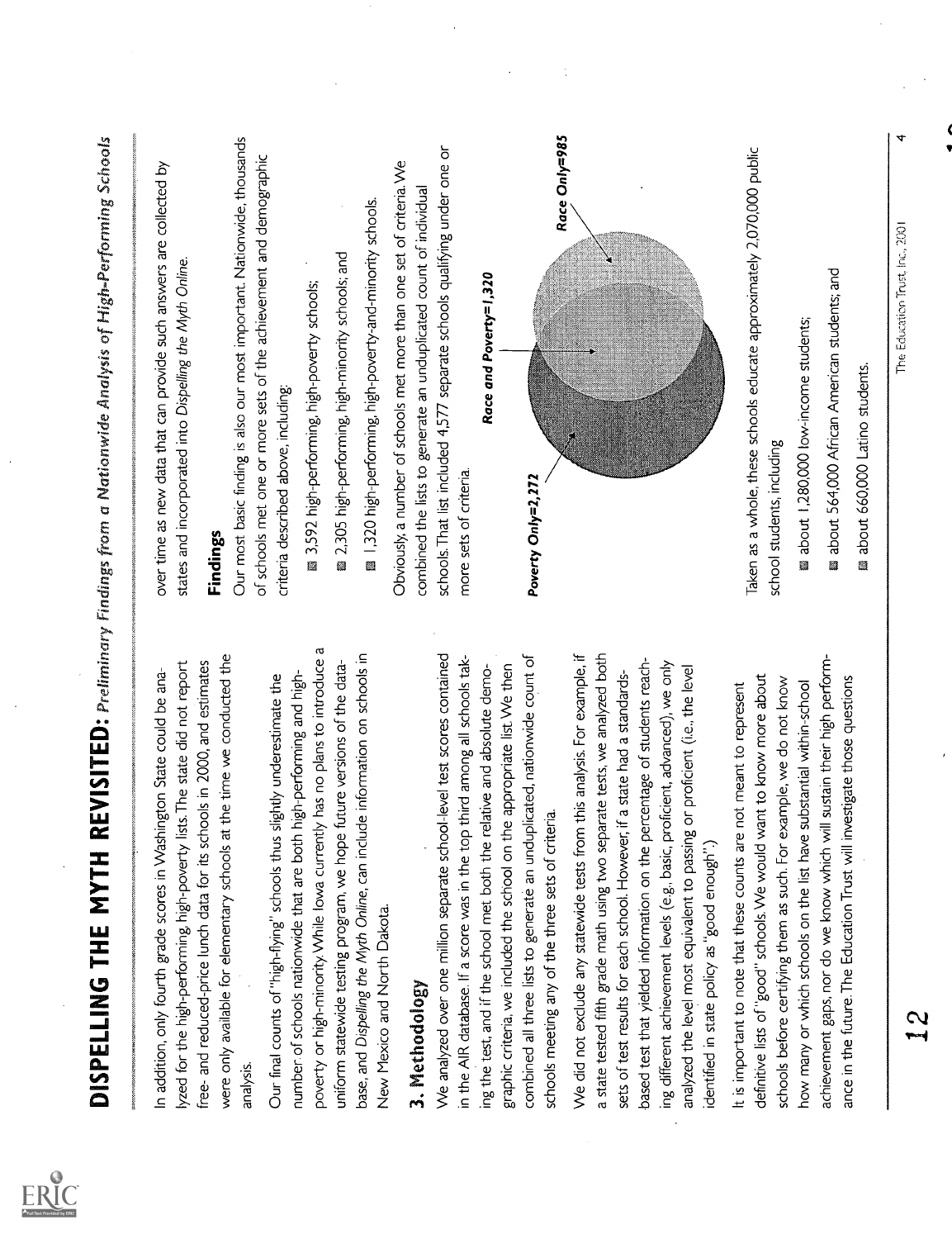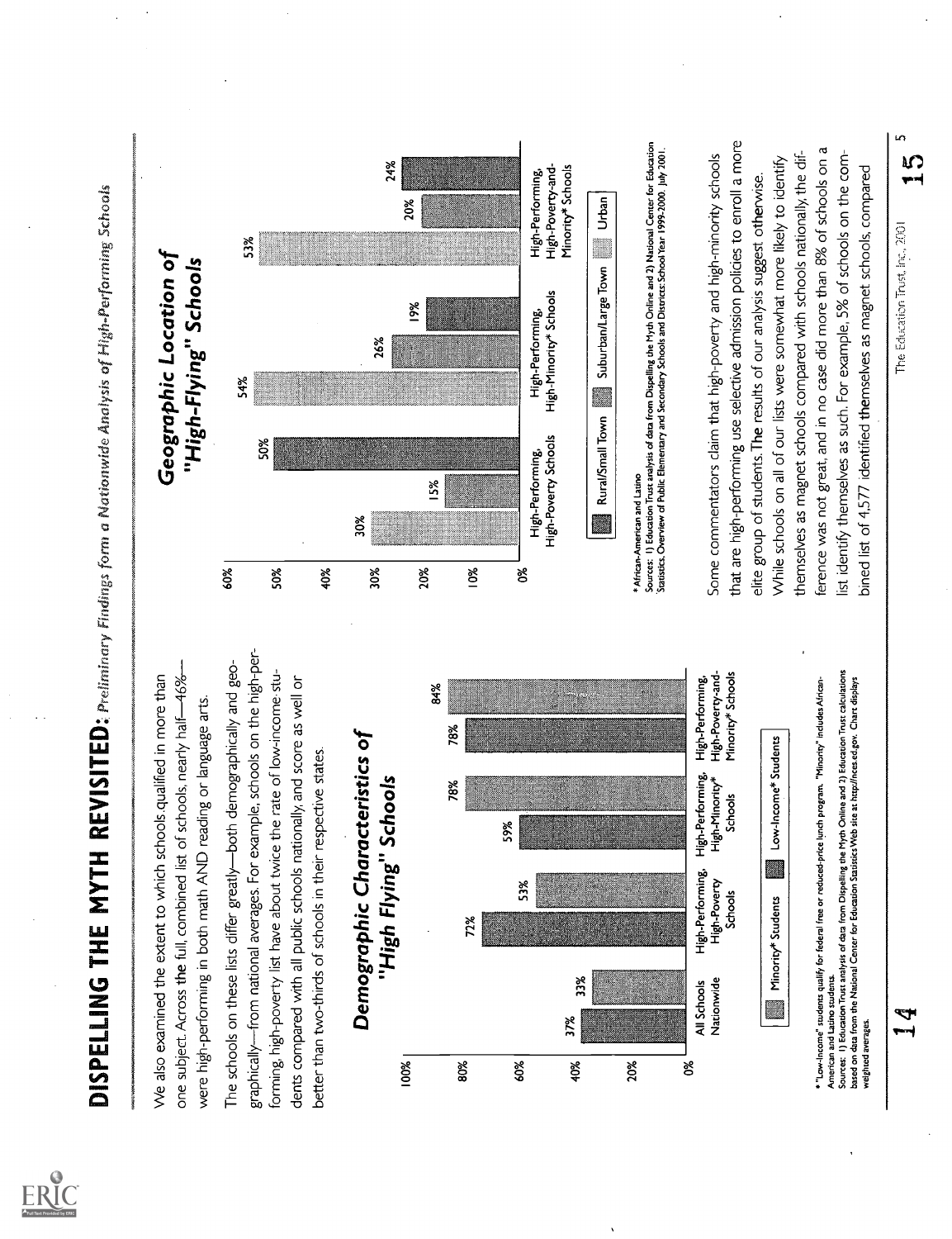| Full Text Provided by ERIC |
|----------------------------|

**DISPELLING THE MYTHERESS (TEP:**  $\mu_{\text{eff}}$  is the second of the second of the second of the second of the second of the second of the second of the second of the second of the second of the second of the second of the se

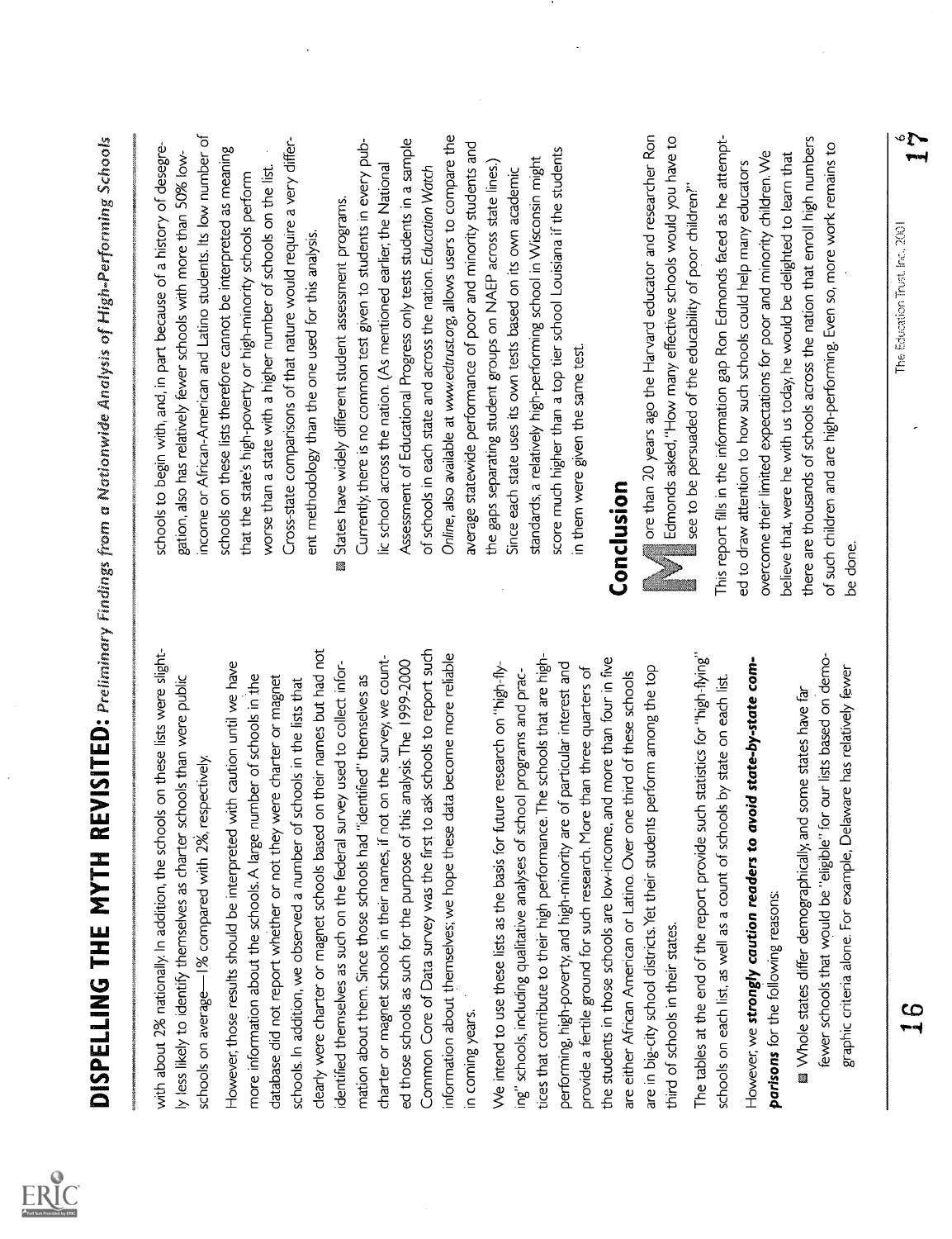| Full Text Provided by ERIC |  |
|----------------------------|--|

- 
- 
- 

|         |             |                       |                | * Or school had the word in its name.                                                                                                                                        |                                                                                                                                                                                           |
|---------|-------------|-----------------------|----------------|------------------------------------------------------------------------------------------------------------------------------------------------------------------------------|-------------------------------------------------------------------------------------------------------------------------------------------------------------------------------------------|
|         |             | 100%                  | 4,577          | Total                                                                                                                                                                        |                                                                                                                                                                                           |
|         |             | ₹                     | ies            | Information Not Available                                                                                                                                                    |                                                                                                                                                                                           |
|         |             | 27%                   | 1,254          | Rural, Outside Metropolitan Area                                                                                                                                             |                                                                                                                                                                                           |
|         |             | ž                     | 208            | Rural, Inside Metropolitan Area                                                                                                                                              |                                                                                                                                                                                           |
|         |             | Š                     | 46             | Small Town                                                                                                                                                                   |                                                                                                                                                                                           |
|         |             | ুৰ                    | $\overline{a}$ | Large Town                                                                                                                                                                   | plish that goal                                                                                                                                                                           |
|         |             | ž                     | 239            | Urban Fringe of Mid-Size City                                                                                                                                                |                                                                                                                                                                                           |
|         |             | ž                     | 576            | Urban Fringe of Large City                                                                                                                                                   | flying" schools and learn from what they can tell us about how to accom-                                                                                                                  |
|         |             | 14%                   | $\tilde{f}$    | Mid-Size City                                                                                                                                                                | dren and other students, we must begin to look more seriously at "high-                                                                                                                   |
|         |             | žik<br>Z              | 34             | Large City                                                                                                                                                                   | ous about closing the achievement gaps between poor and minority chil-                                                                                                                    |
| 100%    | 100%        | 100%                  | 100%           | Total                                                                                                                                                                        | make frequent use of Dispelling the Myth Online. If we as a nation are seri-                                                                                                              |
| 20%     | 45%         | 41%                   | IS%            | Information Not Available                                                                                                                                                    | Our hope is that journalists, policymakers, educators, and researchers                                                                                                                    |
| 79%     | 50%         | N∙li                  | 18%            | School Reported "NO"                                                                                                                                                         | states move to make such data available over the next few years.                                                                                                                          |
| ≥ั      | ≵           | 49%                   | 61%            | School Reported "YES"*                                                                                                                                                       | plan to introduce data on the performance of groups within schools as                                                                                                                     |
| Charter | Magnet      | Schoolwide<br>Title 1 | Title 1        |                                                                                                                                                                              | eral times per year as states release new test scores for schools. We also                                                                                                                |
|         |             |                       |                |                                                                                                                                                                              | We intend to update Dispelling the Myth Online with new information sev-                                                                                                                  |
| 4,577   | 457         | 4,577                 | 4577           | <b>Total</b>                                                                                                                                                                 |                                                                                                                                                                                           |
| 937     | 2,070       | 1,861                 | <b>G</b>       | nformation Not Available                                                                                                                                                     | improvers on the state's 4th grade reading test between 1999 and 2000.                                                                                                                    |
| 3,593   | 2,294       | 496                   | $\frac{8}{9}$  | School Reported "NO"                                                                                                                                                         | income and 58% Latino students, was among the top two percent of                                                                                                                          |
| \$      | $\tilde{=}$ | 2,220                 | 3,066          | School Reported "YES"*                                                                                                                                                       | and 2000. South Park Elementary in Pueblo, Colorado, with 65% low-                                                                                                                        |
| Charter | Magnet      | Schoolwide<br>Title 1 | Fitle 1        |                                                                                                                                                                              | percent of improvers on the state's 5th grade reading test between 1999<br>Minnesota, with 65% low-income enrollment, was among the top eight                                             |
|         |             |                       | 59%            | African American & Latino Students                                                                                                                                           | are available. For example, Harrison Elementary School in Brainerd,                                                                                                                       |
|         |             |                       | 62%            | Low-Income (FRPL) Students                                                                                                                                                   | faster-improving schools in states where multiple years of assessment data<br>ment in test scores, Dispelling the Myth Online allows users to search for                                  |
|         |             |                       |                | Number of schools qualifying: 4,577                                                                                                                                          | In addition, while this analysis did not analyze schools based on improve-                                                                                                                |
|         |             |                       |                | Percentage African American and Latino students is at least 50%<br>and ranks in top third of schools at that grade level<br>↑                                                | own lists of high-performing schools according to demographic and<br>achievement criteria that they select.                                                                               |
|         |             |                       |                | → Percentage low-income students is at least 50% and ranks in top<br>Plus either one or both of the following criteria:<br>third of schools at that grade level; and/or<br>Ø | analysis into a dynamic new Web tool, Dispelling the Myth Online, available<br>large database used for this<br>at http://www.edtrust.org. This online tool allows users to generate their |
|         |             |                       |                | Student reading and/or math performance is in the top third among<br>all schools in the state at the same grade-level (e.g., elementary);                                    | schools. To that end, the<br>Education Trust has incorporated the same<br>performing, high-poverty and high-minority                                                                      |
|         |             |                       |                | <b>Full, Combined List of Schools</b>                                                                                                                                        | We hope others will join us in our efforts to identify and examine high-                                                                                                                  |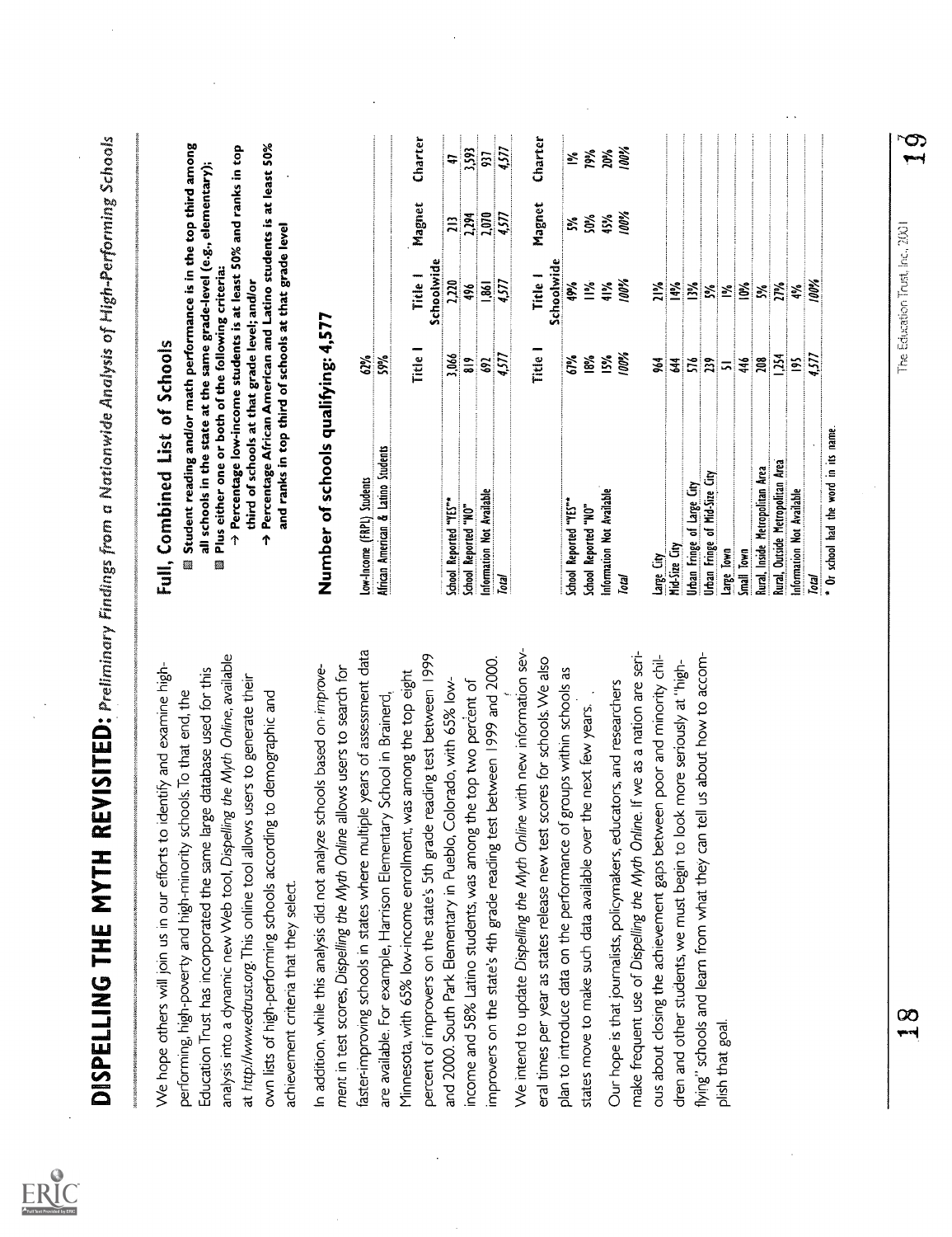|                        | Full, Combined List of Schools,                                           | Continued                                                                                                                                                                          |                                                                                                                                                     | By Poverty                                                                                                                                                                                                                                   |                          |                      |                    |                    |
|------------------------|---------------------------------------------------------------------------|------------------------------------------------------------------------------------------------------------------------------------------------------------------------------------|-----------------------------------------------------------------------------------------------------------------------------------------------------|----------------------------------------------------------------------------------------------------------------------------------------------------------------------------------------------------------------------------------------------|--------------------------|----------------------|--------------------|--------------------|
| 缰                      | Plus either or both of the following:                                     | schools in the state at the same grade-level (e.g., elementary);                                                                                                                   | Student reading and/or math performance in the top third among all<br>$\rightarrow$ Percentage low-income students at least 50% and in top third of | Student reading and/or math performance in the top third among all<br>schools in the state at the same grade-level (e.g., elementary); and<br>Percentage low-income students at least 50% and in top third of<br>schools at that grade level |                          |                      |                    |                    |
| ቀ                      | schools at that grade level; and/or<br>and in top third of schools at tha | Percentage African American and Latino students at least 50%<br>at grade level                                                                                                     |                                                                                                                                                     | Number of schools qualifying:                                                                                                                                                                                                                |                          | 3,592                |                    |                    |
|                        |                                                                           | dents to qualify for inclusion, and some states have very few such schools to begin with.<br>formance of schools. Schools had to have at least 50% low-income and/or minority stu- | CAUTION! Do not use this list to make comparisons across states concerning the per-                                                                 | African American & Latino Students<br>Low-Income (FRPL) Students                                                                                                                                                                             | <b>72%</b><br>$5\%$      |                      |                    |                    |
|                        |                                                                           |                                                                                                                                                                                    |                                                                                                                                                     |                                                                                                                                                                                                                                              | <b>Title</b>             | Title 1              | Magnet             | Charter            |
| Alabama                |                                                                           | Montana                                                                                                                                                                            |                                                                                                                                                     |                                                                                                                                                                                                                                              |                          | Schoolwide           |                    |                    |
| <b>Alaska</b>          | ≌                                                                         | Nebraska                                                                                                                                                                           | $\approx$                                                                                                                                           | School Reported "YES"*                                                                                                                                                                                                                       | 2,597                    | 1912                 | ē                  |                    |
| Arizona                | ≘                                                                         | Nevada                                                                                                                                                                             | Ξ                                                                                                                                                   | School Reported "NO"                                                                                                                                                                                                                         | $\ddot{2}$               | $\frac{1}{4}$        | 1,923              | $\frac{13}{2,145}$ |
| Arkansas               | ≍                                                                         | Hampshire<br>_<br>≩                                                                                                                                                                |                                                                                                                                                     | Information Not Available                                                                                                                                                                                                                    | 55                       | 1270                 | $1,561$<br>$3,592$ |                    |
| California<br>Colorado | 17                                                                        | Mexico<br>leray<br>š<br>ě                                                                                                                                                          | ង្ខ<br>₽                                                                                                                                            | <b>Total</b>                                                                                                                                                                                                                                 | 3,592                    | 3,592                |                    | 3,592              |
| Connecticut            |                                                                           | tar<br>Di<br>.<br>≩                                                                                                                                                                | $\overline{26}$                                                                                                                                     |                                                                                                                                                                                                                                              | Title                    | Title 1              |                    |                    |
| Delaware               |                                                                           | Carolina<br>$\overline{5}$                                                                                                                                                         | $\tilde{a}$                                                                                                                                         |                                                                                                                                                                                                                                              |                          | Schoolwide           | Magnet             | Charter            |
| g                      | ≃                                                                         | Dakota<br><u>t</u>                                                                                                                                                                 | ្នឹ                                                                                                                                                 | School Reported "YES"*                                                                                                                                                                                                                       | 12%                      | 5%                   | 兴                  | ર્ઁ                |
| Florida                | 邑                                                                         | ှု<br>ချ                                                                                                                                                                           | $\approx$                                                                                                                                           | School Reported "NO"                                                                                                                                                                                                                         | 12%                      | $\frac{5}{16}$       | 54%                | 76%                |
| Georgia                | 147                                                                       | Oklahoma                                                                                                                                                                           | ≌∣≋                                                                                                                                                 | Information Not Available                                                                                                                                                                                                                    | 16%                      | 35%                  | 43%                | 23%                |
| Hawaii                 |                                                                           | Oregon                                                                                                                                                                             |                                                                                                                                                     | Total                                                                                                                                                                                                                                        | 100%                     | 100%                 | 100%               | 100%               |
| daho                   | ≎                                                                         | Pennsylvania                                                                                                                                                                       | ¦ş                                                                                                                                                  |                                                                                                                                                                                                                                              |                          |                      |                    |                    |
| linois<br>L            | Z                                                                         | Island<br><b>Rhode</b>                                                                                                                                                             | S                                                                                                                                                   | Large City                                                                                                                                                                                                                                   | ₹                        | <b>SS</b>            |                    |                    |
| Indiana                | 5                                                                         | Carolina<br>$\frac{1}{5}$                                                                                                                                                          | జ                                                                                                                                                   | Mid-Size City                                                                                                                                                                                                                                | $rac{1}{2}$              | $\frac{5}{2}$        |                    |                    |
| lowa                   | n'a                                                                       | Dakota<br>South                                                                                                                                                                    | !≍                                                                                                                                                  | <b>Urban Fringe of Large City</b>                                                                                                                                                                                                            | $\approx$                |                      |                    |                    |
| Kansas                 | R                                                                         | <b>lennessee</b>                                                                                                                                                                   | $\ddot{ }$                                                                                                                                          | Urban Fringe of Mid-Size City                                                                                                                                                                                                                | $\mathbb{E}$             | <b>हैं हैं</b>       |                    |                    |
| Kentucky               | $\Xi$                                                                     | lexas                                                                                                                                                                              | <b>SO</b>                                                                                                                                           | Large Town                                                                                                                                                                                                                                   | 4                        | $\tilde{\mathbf{z}}$ |                    |                    |
| Louisiana              | æ                                                                         | Jiah                                                                                                                                                                               | ≌                                                                                                                                                   | Small Town                                                                                                                                                                                                                                   | 399                      | 兰                    |                    |                    |
| Maine                  | ິລ                                                                        | Vermont                                                                                                                                                                            | $\tilde{\mathbf{r}}$                                                                                                                                | Rural, Inside Metropolitan Area                                                                                                                                                                                                              | 8                        | ž                    |                    |                    |
| Maryland               |                                                                           | Virginia                                                                                                                                                                           | $\tilde{\mathbf{r}}$                                                                                                                                | Rural, Outside Metropolitan Area                                                                                                                                                                                                             | $\tilde{u}$              | 34%                  |                    |                    |
| Massachusetts          | ≃                                                                         | Washington                                                                                                                                                                         | $\mathbf{L}$                                                                                                                                        | information Not Available                                                                                                                                                                                                                    | $\mathbf{\underline{z}}$ | వ                    |                    |                    |
| Michigan               | ≊                                                                         | West Virginia                                                                                                                                                                      | $\overline{2}$                                                                                                                                      | Total                                                                                                                                                                                                                                        | 3,592                    | 100%                 |                    |                    |
| Minnesota              | ₹                                                                         | Wisconsin                                                                                                                                                                          | $\mathbf{a}$                                                                                                                                        | "Or school had the word in its name.                                                                                                                                                                                                         |                          |                      |                    |                    |
| <b>Mississippi</b>     | ᆕ                                                                         | Wyoming                                                                                                                                                                            | $\approx$                                                                                                                                           |                                                                                                                                                                                                                                              |                          |                      |                    |                    |
| Missouri               | ≌                                                                         | Total                                                                                                                                                                              | 4577                                                                                                                                                |                                                                                                                                                                                                                                              |                          |                      |                    |                    |

\* Search limited because Washington did not report FRPL data in 2000, and estimates<br>were available only for elementary schools. \* Search limited because Washington did not report FRPL data in 2000, and estimates<br>were available only for elementary schools.<br>2 0 0 0 1 1 1 0 2 0 0 1 2 0 0 1 2 0 0 1 2 0 1 2 0 1 2 0 1 2 0 1 2 0 1 2 0 1 2 0 1 2 0 1 2 0 1

 $\ddot{\phantom{0}}$ 

 $\mathbf{z}$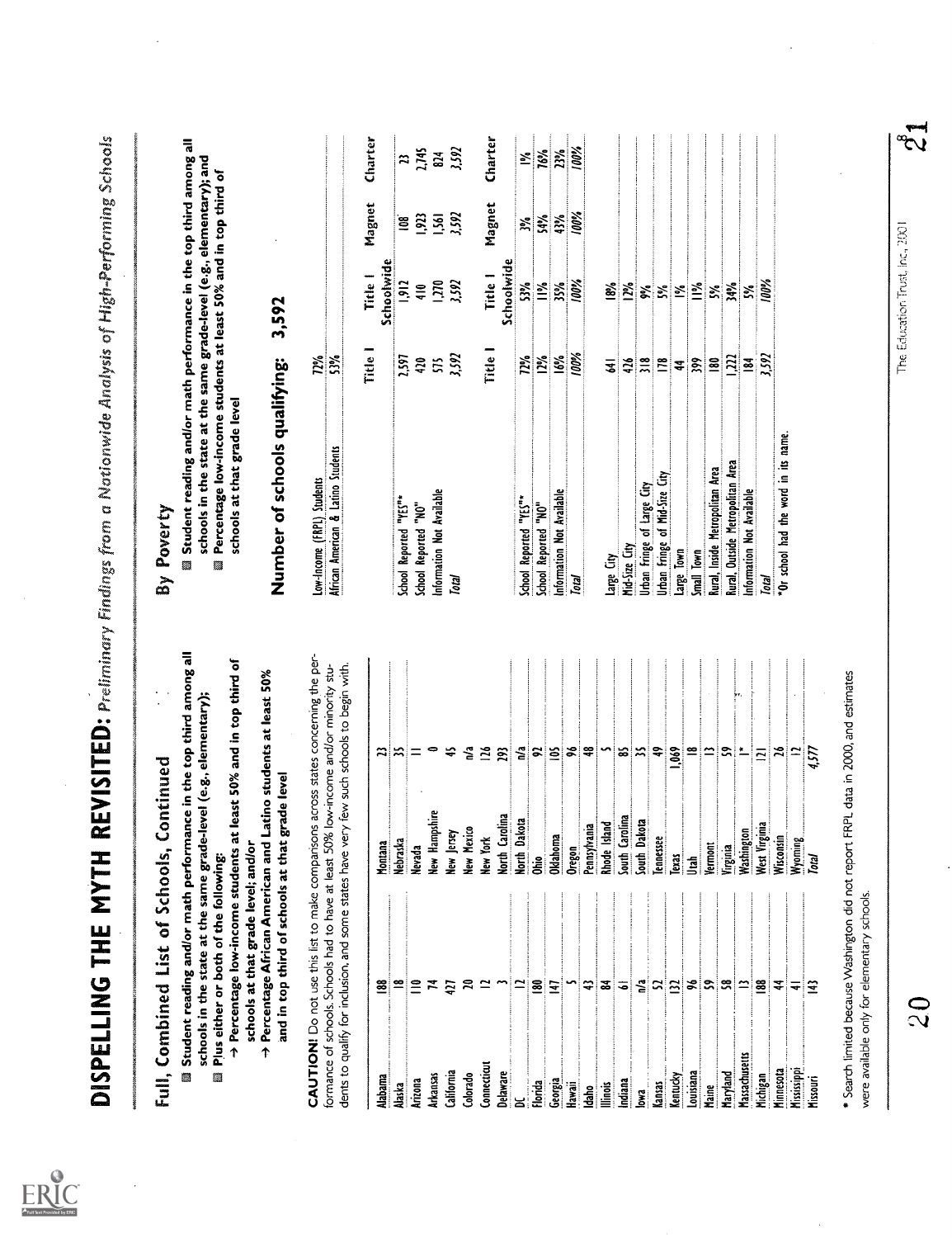| <b>Vew Hampshire</b><br>New Jersey<br>New Mexico<br>Nebraska<br>Nevada              | 耑                                                                                                                                                                            |
|-------------------------------------------------------------------------------------|------------------------------------------------------------------------------------------------------------------------------------------------------------------------------|
|                                                                                     |                                                                                                                                                                              |
|                                                                                     |                                                                                                                                                                              |
|                                                                                     |                                                                                                                                                                              |
|                                                                                     | $\approx$                                                                                                                                                                    |
|                                                                                     |                                                                                                                                                                              |
|                                                                                     |                                                                                                                                                                              |
| New York<br>North Carolina                                                          |                                                                                                                                                                              |
| North Dakota                                                                        |                                                                                                                                                                              |
| je<br>Ohio                                                                          |                                                                                                                                                                              |
| Oklahoma.                                                                           |                                                                                                                                                                              |
| Dregon                                                                              |                                                                                                                                                                              |
| Pennsylvania                                                                        |                                                                                                                                                                              |
|                                                                                     |                                                                                                                                                                              |
|                                                                                     |                                                                                                                                                                              |
|                                                                                     |                                                                                                                                                                              |
|                                                                                     |                                                                                                                                                                              |
|                                                                                     | $ \vec{z} $ & $\vec{z}$ $ \vec{z} $ = $ \vec{\Xi} $ & $ \vec{z} $ $\sim$ $ \vec{z} $ & $ \vec{z} $                                                                           |
| 鱼                                                                                   | ≌                                                                                                                                                                            |
| Vermont                                                                             | ≃ ສ                                                                                                                                                                          |
|                                                                                     |                                                                                                                                                                              |
| Washington                                                                          | $\overline{\phantom{a}}$                                                                                                                                                     |
|                                                                                     | $\bar{\mathbf{z}}$                                                                                                                                                           |
|                                                                                     |                                                                                                                                                                              |
|                                                                                     | $\frac{12}{352}$                                                                                                                                                             |
| Total                                                                               |                                                                                                                                                                              |
| * Search limited because Washington did not report FRPL data in 2000, and estimates |                                                                                                                                                                              |
|                                                                                     | Rhode Island<br>South Carolina<br>South Dakota<br>Tennessee<br>Tennessee<br>West Virginia<br>Wisconsin<br>Wyoming<br>Virginia<br>were available only for elementary schools. |

\* Search limited because Washington did not report FRPL data in 2000, and estimates were available only for elementary schools.<br>were available only for elementary schools.<br>22 23 23 23 22 23 23 23 23 23 23 22 23 22 23 22 2

|                      | By Poverty, Continued                                 |                                                                 |                                                                                                                                                                                                                     | By African American and Latino Enrollment                                                                                                                                                                                                                          |                  |                |           |                   |
|----------------------|-------------------------------------------------------|-----------------------------------------------------------------|---------------------------------------------------------------------------------------------------------------------------------------------------------------------------------------------------------------------|--------------------------------------------------------------------------------------------------------------------------------------------------------------------------------------------------------------------------------------------------------------------|------------------|----------------|-----------|-------------------|
| Ø                    | schools at that grade level                           | Percentage low-income students at least 50% and in top third of | Student reading and/or math performance in the top third among all<br>schools in the state at the same grade-level (e.g., elementary); and                                                                          | Student reading and/or math performance in the top third among all<br>Percentage African American and Latino students at least 50% and in<br>schools in the state at the same grade-level (e.g., elementary); and<br>top third of schools at that grade level<br>B |                  |                |           |                   |
|                      | formance of schools. Schools had to have at least 50% |                                                                 | CAUTION! Do not use this list to make comparisons across states concerning the per-<br>dents to qualify for inclusion, and some states have very few such schools to begin with.<br>low-income and/or minority stu- | Number of schools qualifying:                                                                                                                                                                                                                                      |                  | 2,305          |           |                   |
|                      |                                                       |                                                                 |                                                                                                                                                                                                                     | Low-Income (FRPL) Students                                                                                                                                                                                                                                         | 5%               |                |           |                   |
| Alabama              | 물                                                     | Montana                                                         |                                                                                                                                                                                                                     | African American & Latino Students                                                                                                                                                                                                                                 | 78%              |                |           |                   |
| Alaska               |                                                       | Nebraska                                                        | $\mathbb{Z} \mathbb{Z}$                                                                                                                                                                                             |                                                                                                                                                                                                                                                                    | fitte            | Title 1        | Magnet    | Charter           |
| Arizona              | 3                                                     | Vevada                                                          |                                                                                                                                                                                                                     |                                                                                                                                                                                                                                                                    |                  | Schoolwide     |           |                   |
| Arkansas             | ఇ                                                     | <b>New Hampshire</b>                                            |                                                                                                                                                                                                                     | School Reported "YES"*                                                                                                                                                                                                                                             | $\frac{58}{5}$   | 1,087          | <u>s</u>  | $\equiv$          |
| California           | B                                                     | <b>Vew Jersey</b>                                               | $\approx$                                                                                                                                                                                                           | School Reported "NO"                                                                                                                                                                                                                                               | 59               | $\mathbf{H}$   | $\approx$ | 992               |
| Colorado             |                                                       | New Mexico                                                      | <u>្ទី ន</u>                                                                                                                                                                                                        | Information Not Available                                                                                                                                                                                                                                          | $\overline{31}$  | 1,069          |           | $\overline{m}$    |
| <b>Lonnecticu</b>    |                                                       | lew York                                                        |                                                                                                                                                                                                                     | <b>Total</b>                                                                                                                                                                                                                                                       | 2,305            | 2,305          | 1,205     | 2305              |
| <b>Delaware</b>      |                                                       | lorth Carolina                                                  | $\mathbb{E}$                                                                                                                                                                                                        |                                                                                                                                                                                                                                                                    |                  |                |           |                   |
|                      |                                                       | <b>Vorth Dakota</b>                                             |                                                                                                                                                                                                                     |                                                                                                                                                                                                                                                                    | Title            | Title 1        | Magnet    | Charter           |
| Florida              | ౚ                                                     | ្ធ<br>វិធី                                                      | $\leq$ $\leq$ $\leq$                                                                                                                                                                                                |                                                                                                                                                                                                                                                                    |                  | Schoolwide     |           |                   |
| Georgia              | ≌                                                     | <b>Oklahoma</b>                                                 |                                                                                                                                                                                                                     | School Reported "YES"*                                                                                                                                                                                                                                             | 61%              | 47%            | వ్        | 2%                |
| Hawaii               |                                                       | Oregon                                                          | ង្គា                                                                                                                                                                                                                | School Reported "NO"                                                                                                                                                                                                                                               | 24%              | Š,             | 40%       | 86%               |
| <u>daha</u>          | ⇔                                                     | Pennsylvania                                                    |                                                                                                                                                                                                                     | Information Not Available                                                                                                                                                                                                                                          | ISN <sup>®</sup> | 46%            | 52%       | $\frac{195}{295}$ |
| llinois              | ᇊ                                                     | Rhode Island                                                    | ņ                                                                                                                                                                                                                   | Total                                                                                                                                                                                                                                                              | 100%             | 100%           | 100%      | 100%              |
| Indiana              |                                                       | <b>South Carolina</b>                                           |                                                                                                                                                                                                                     |                                                                                                                                                                                                                                                                    |                  |                |           |                   |
| lowa<br>E            | 2ª                                                    | South Dakota                                                    | a  x                                                                                                                                                                                                                | Large City                                                                                                                                                                                                                                                         | ðd.              | 35%            |           |                   |
| kansas               |                                                       | <b>Tennessee</b>                                                |                                                                                                                                                                                                                     | Mid-Size City                                                                                                                                                                                                                                                      | ₹                | $\frac{6}{6}$  |           |                   |
| Kentucky             | $\approx$                                             | lexas                                                           |                                                                                                                                                                                                                     | Jrban Fringe of Large City                                                                                                                                                                                                                                         | $\frac{40}{2}$   | $\frac{5}{26}$ |           |                   |
| Louisiana            | 3                                                     | Ía                                                              | $\cong$                                                                                                                                                                                                             | Joban Fringe of Mid-Size City                                                                                                                                                                                                                                      | $\Xi$            | ž              |           |                   |
| Maine                |                                                       | Vermont                                                         | $\cong$                                                                                                                                                                                                             | Large Town                                                                                                                                                                                                                                                         | ៉ុន              | ু              |           |                   |
| Maryland             | ₹                                                     | Virginia                                                        | $\approx$                                                                                                                                                                                                           | imall Town                                                                                                                                                                                                                                                         | $\Xi$            | Þδ.            |           |                   |
| <b>Massachusetts</b> |                                                       | Washington<br>West Virginia                                     | $\overline{\phantom{a}}$                                                                                                                                                                                            | Rural, Inside Metropolitan Area                                                                                                                                                                                                                                    | ಹ                | 4%             |           |                   |
| Michigan             | ≊                                                     |                                                                 | $\mathbb{Z} \mathbb{Z} $ $\cong$                                                                                                                                                                                    | Rural, Outside Metropolitan Area                                                                                                                                                                                                                                   | 5                | 9%             |           |                   |
| Minnesota            | ₽                                                     | Wisconsin                                                       |                                                                                                                                                                                                                     | nformation Not Available                                                                                                                                                                                                                                           | Ş                | χ¢             |           |                   |
| <b>Missisippi</b>    |                                                       | Wyoming                                                         |                                                                                                                                                                                                                     | Total                                                                                                                                                                                                                                                              | 2,305            | 100%           |           |                   |
| Missouri             | $\tilde{E}$                                           | Total                                                           | 3,592                                                                                                                                                                                                               | "Or school had the word in its name.                                                                                                                                                                                                                               |                  |                |           |                   |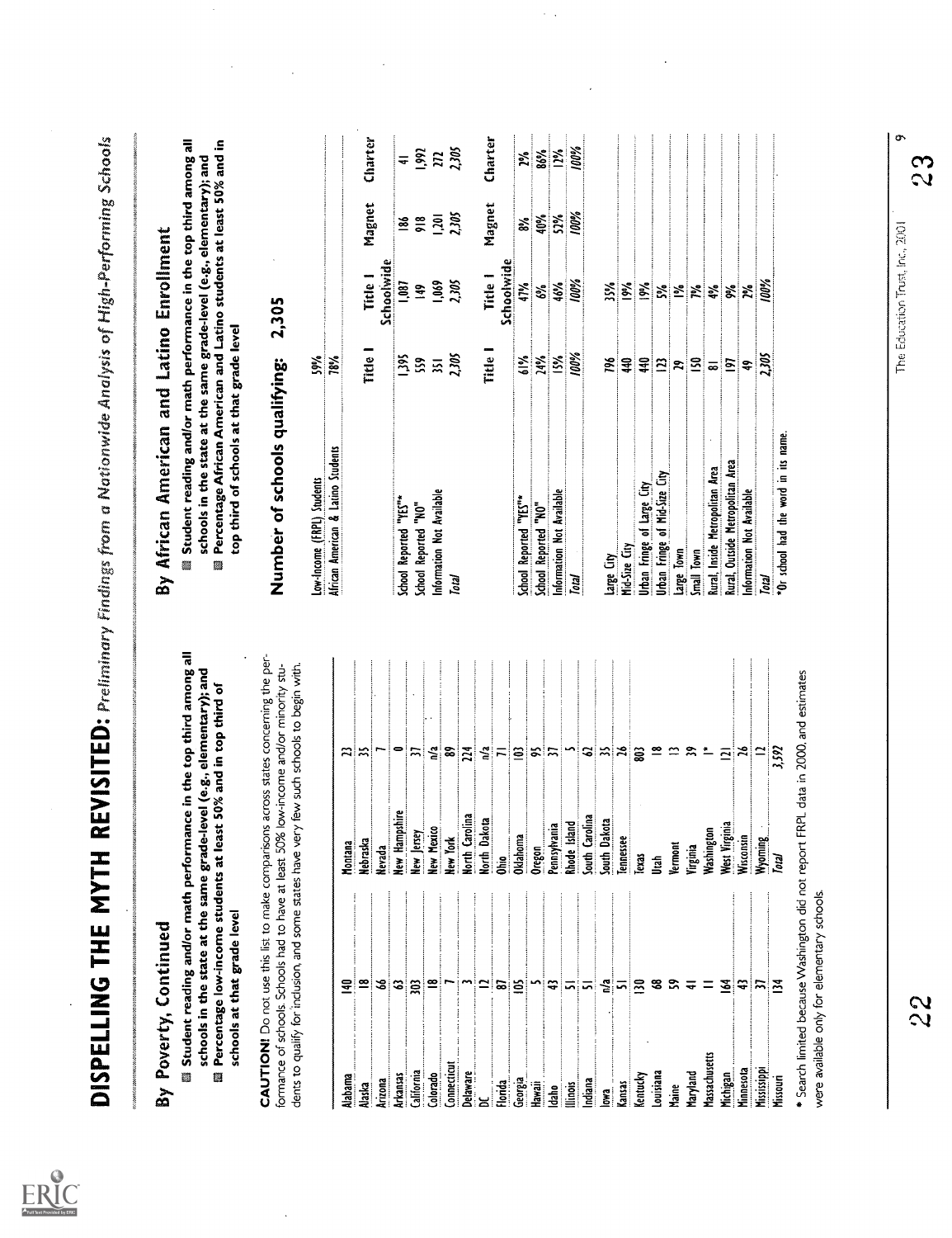| top third of schools at that grade level<br>Title 1<br>Fitle 1<br>1,320<br>100%<br>$12\%$<br>18%<br>Number of schools qualifying:<br>78%<br>84%<br>70%<br>234<br>$\frac{6}{16}$<br>926<br>473<br>$\Xi$<br>$\tilde{=}$<br>22<br>$\tilde{\mathbf{z}}$<br>$\mathbf{c}$<br>$\mathbf{r}$<br>schools at that grade level; and<br>African American & Latino Students<br>Rural, Inside Metropolitan Area<br>Urban Fringe of Mid-Size City<br>Low-Income (FRPL) Students<br>Urban Fringe of Large City<br>Information Not Available<br>Information Not Available<br>School Reported "YES"*<br>School Reported "YES"*<br>School Reported "NO"<br>School Reported "NO"<br>Mid-Size City<br>Large Town<br>Small Town<br>Large City<br>B<br><b>Total</b><br>Total<br>Student reading and/or math performance in the top third among all<br>@ Percentage African American and Latino students at least 50% and in<br>CAUTION! Do not use this list to make comparisons across states concerning the per-<br>dents to qualify for inclusion, and some states have very few such schools to begin with.<br>formance of schools. Schools had to have at least 50% low-income and/or minority stu-<br>schools in the state at the same grade-level (e.g., elementary); and<br>$\bullet$<br>្ទឹ<br>n'a<br>$\bullet$<br>$\tilde{\mathbf{z}}$<br>$\Rightarrow$<br>0<br>$\bullet$<br>Ş<br>$\mathbf{r}$<br>S<br>≈<br><b>PLL</b><br>0<br>S<br>$\mathbf{r}$<br>$\overline{ }$<br>$\approx$<br>$\mathbf{z}$<br>$\Xi$<br>۰<br>Hampshire<br>North Carolina<br>South Carolina<br>Dakota<br>Dakota<br>Island<br>Pennsylvania<br>West Virginia<br>Mexico<br>Washington<br>Jersey<br><b>Oklahoma</b><br>Wisconsin<br>ť<br><b>Tennessee</b><br>top third of schools at that grade level<br>Wyoming<br>Nebraska<br>Virginia<br>Montana<br>Vermont<br><b>Nevada</b><br>Oregon<br><u>t</u><br><b>Rhode</b><br>$rac{1}{20}$<br>┋<br>New Y<br>lexas<br>ូ<br>ភី<br>₹<br>Jtah<br>New<br>≝<br>$\equiv$<br>$\overline{\phantom{0}}$<br>Z<br>≌<br>n <sup>1</sup> a<br>0<br><u>o</u><br>ă<br>$\equiv$<br>米<br>╺<br>≈<br>$\equiv$<br>ಹ<br>ဒ<br>Ξ<br>$\bar{\Xi}$<br>Continued<br>Massachusetts<br>Connecticut<br>Minnesota<br>Missispp<br>California<br>Louisiana<br>Delaware<br>Colorado<br>Maryland<br>Michigan<br>Kentucky<br>Arkansas<br><b>Alabama</b><br>Maine<br>Maine<br>Georgia<br>Arizona<br>Indiana<br>Florida<br>Hawaii<br>llinois<br>kansas<br>Alaska<br>lowa<br>Idaho<br>5 | Student reading and/or math performance in the top third among all<br>Percentage low-income students at least 50% and in top third of<br>schools in the state at the same grade-level (e.g., elementary) | By Poverty Plus African American and Latino<br>Enrollment |
|--------------------------------------------------------------------------------------------------------------------------------------------------------------------------------------------------------------------------------------------------------------------------------------------------------------------------------------------------------------------------------------------------------------------------------------------------------------------------------------------------------------------------------------------------------------------------------------------------------------------------------------------------------------------------------------------------------------------------------------------------------------------------------------------------------------------------------------------------------------------------------------------------------------------------------------------------------------------------------------------------------------------------------------------------------------------------------------------------------------------------------------------------------------------------------------------------------------------------------------------------------------------------------------------------------------------------------------------------------------------------------------------------------------------------------------------------------------------------------------------------------------------------------------------------------------------------------------------------------------------------------------------------------------------------------------------------------------------------------------------------------------------------------------------------------------------------------------------------------------------------------------------------------------------------------------------------------------------------------------------------------------------------------------------------------------------------------------------------------------------------------------------------------------------------------------------------------------------------------------------------------------------------------------------------------------------------------------------------------------------------------------------------------------------------------------------|----------------------------------------------------------------------------------------------------------------------------------------------------------------------------------------------------------|-----------------------------------------------------------|
|                                                                                                                                                                                                                                                                                                                                                                                                                                                                                                                                                                                                                                                                                                                                                                                                                                                                                                                                                                                                                                                                                                                                                                                                                                                                                                                                                                                                                                                                                                                                                                                                                                                                                                                                                                                                                                                                                                                                                                                                                                                                                                                                                                                                                                                                                                                                                                                                                                            |                                                                                                                                                                                                          |                                                           |
|                                                                                                                                                                                                                                                                                                                                                                                                                                                                                                                                                                                                                                                                                                                                                                                                                                                                                                                                                                                                                                                                                                                                                                                                                                                                                                                                                                                                                                                                                                                                                                                                                                                                                                                                                                                                                                                                                                                                                                                                                                                                                                                                                                                                                                                                                                                                                                                                                                            |                                                                                                                                                                                                          |                                                           |
|                                                                                                                                                                                                                                                                                                                                                                                                                                                                                                                                                                                                                                                                                                                                                                                                                                                                                                                                                                                                                                                                                                                                                                                                                                                                                                                                                                                                                                                                                                                                                                                                                                                                                                                                                                                                                                                                                                                                                                                                                                                                                                                                                                                                                                                                                                                                                                                                                                            | Percentage African American and Latino students at least 50% and in                                                                                                                                      |                                                           |
|                                                                                                                                                                                                                                                                                                                                                                                                                                                                                                                                                                                                                                                                                                                                                                                                                                                                                                                                                                                                                                                                                                                                                                                                                                                                                                                                                                                                                                                                                                                                                                                                                                                                                                                                                                                                                                                                                                                                                                                                                                                                                                                                                                                                                                                                                                                                                                                                                                            | 1,320                                                                                                                                                                                                    |                                                           |
|                                                                                                                                                                                                                                                                                                                                                                                                                                                                                                                                                                                                                                                                                                                                                                                                                                                                                                                                                                                                                                                                                                                                                                                                                                                                                                                                                                                                                                                                                                                                                                                                                                                                                                                                                                                                                                                                                                                                                                                                                                                                                                                                                                                                                                                                                                                                                                                                                                            |                                                                                                                                                                                                          |                                                           |
|                                                                                                                                                                                                                                                                                                                                                                                                                                                                                                                                                                                                                                                                                                                                                                                                                                                                                                                                                                                                                                                                                                                                                                                                                                                                                                                                                                                                                                                                                                                                                                                                                                                                                                                                                                                                                                                                                                                                                                                                                                                                                                                                                                                                                                                                                                                                                                                                                                            |                                                                                                                                                                                                          |                                                           |
|                                                                                                                                                                                                                                                                                                                                                                                                                                                                                                                                                                                                                                                                                                                                                                                                                                                                                                                                                                                                                                                                                                                                                                                                                                                                                                                                                                                                                                                                                                                                                                                                                                                                                                                                                                                                                                                                                                                                                                                                                                                                                                                                                                                                                                                                                                                                                                                                                                            |                                                                                                                                                                                                          |                                                           |
|                                                                                                                                                                                                                                                                                                                                                                                                                                                                                                                                                                                                                                                                                                                                                                                                                                                                                                                                                                                                                                                                                                                                                                                                                                                                                                                                                                                                                                                                                                                                                                                                                                                                                                                                                                                                                                                                                                                                                                                                                                                                                                                                                                                                                                                                                                                                                                                                                                            |                                                                                                                                                                                                          |                                                           |
|                                                                                                                                                                                                                                                                                                                                                                                                                                                                                                                                                                                                                                                                                                                                                                                                                                                                                                                                                                                                                                                                                                                                                                                                                                                                                                                                                                                                                                                                                                                                                                                                                                                                                                                                                                                                                                                                                                                                                                                                                                                                                                                                                                                                                                                                                                                                                                                                                                            | Charter<br>Magnet<br>Title I                                                                                                                                                                             |                                                           |
|                                                                                                                                                                                                                                                                                                                                                                                                                                                                                                                                                                                                                                                                                                                                                                                                                                                                                                                                                                                                                                                                                                                                                                                                                                                                                                                                                                                                                                                                                                                                                                                                                                                                                                                                                                                                                                                                                                                                                                                                                                                                                                                                                                                                                                                                                                                                                                                                                                            | Schoolwide                                                                                                                                                                                               |                                                           |
|                                                                                                                                                                                                                                                                                                                                                                                                                                                                                                                                                                                                                                                                                                                                                                                                                                                                                                                                                                                                                                                                                                                                                                                                                                                                                                                                                                                                                                                                                                                                                                                                                                                                                                                                                                                                                                                                                                                                                                                                                                                                                                                                                                                                                                                                                                                                                                                                                                            | $\overline{\bullet}$<br>779                                                                                                                                                                              |                                                           |
|                                                                                                                                                                                                                                                                                                                                                                                                                                                                                                                                                                                                                                                                                                                                                                                                                                                                                                                                                                                                                                                                                                                                                                                                                                                                                                                                                                                                                                                                                                                                                                                                                                                                                                                                                                                                                                                                                                                                                                                                                                                                                                                                                                                                                                                                                                                                                                                                                                            | 1,144<br>£<br>S                                                                                                                                                                                          |                                                           |
|                                                                                                                                                                                                                                                                                                                                                                                                                                                                                                                                                                                                                                                                                                                                                                                                                                                                                                                                                                                                                                                                                                                                                                                                                                                                                                                                                                                                                                                                                                                                                                                                                                                                                                                                                                                                                                                                                                                                                                                                                                                                                                                                                                                                                                                                                                                                                                                                                                            | 692<br>478                                                                                                                                                                                               |                                                           |
|                                                                                                                                                                                                                                                                                                                                                                                                                                                                                                                                                                                                                                                                                                                                                                                                                                                                                                                                                                                                                                                                                                                                                                                                                                                                                                                                                                                                                                                                                                                                                                                                                                                                                                                                                                                                                                                                                                                                                                                                                                                                                                                                                                                                                                                                                                                                                                                                                                            | 1.320<br>0751<br>0757                                                                                                                                                                                    |                                                           |
|                                                                                                                                                                                                                                                                                                                                                                                                                                                                                                                                                                                                                                                                                                                                                                                                                                                                                                                                                                                                                                                                                                                                                                                                                                                                                                                                                                                                                                                                                                                                                                                                                                                                                                                                                                                                                                                                                                                                                                                                                                                                                                                                                                                                                                                                                                                                                                                                                                            |                                                                                                                                                                                                          |                                                           |
|                                                                                                                                                                                                                                                                                                                                                                                                                                                                                                                                                                                                                                                                                                                                                                                                                                                                                                                                                                                                                                                                                                                                                                                                                                                                                                                                                                                                                                                                                                                                                                                                                                                                                                                                                                                                                                                                                                                                                                                                                                                                                                                                                                                                                                                                                                                                                                                                                                            | Charter<br>Magnet<br>Title 1                                                                                                                                                                             |                                                           |
|                                                                                                                                                                                                                                                                                                                                                                                                                                                                                                                                                                                                                                                                                                                                                                                                                                                                                                                                                                                                                                                                                                                                                                                                                                                                                                                                                                                                                                                                                                                                                                                                                                                                                                                                                                                                                                                                                                                                                                                                                                                                                                                                                                                                                                                                                                                                                                                                                                            | Schoolwide                                                                                                                                                                                               |                                                           |
|                                                                                                                                                                                                                                                                                                                                                                                                                                                                                                                                                                                                                                                                                                                                                                                                                                                                                                                                                                                                                                                                                                                                                                                                                                                                                                                                                                                                                                                                                                                                                                                                                                                                                                                                                                                                                                                                                                                                                                                                                                                                                                                                                                                                                                                                                                                                                                                                                                            | Š,<br>5%                                                                                                                                                                                                 |                                                           |
|                                                                                                                                                                                                                                                                                                                                                                                                                                                                                                                                                                                                                                                                                                                                                                                                                                                                                                                                                                                                                                                                                                                                                                                                                                                                                                                                                                                                                                                                                                                                                                                                                                                                                                                                                                                                                                                                                                                                                                                                                                                                                                                                                                                                                                                                                                                                                                                                                                            | 87%<br>41%<br>ž                                                                                                                                                                                          |                                                           |
|                                                                                                                                                                                                                                                                                                                                                                                                                                                                                                                                                                                                                                                                                                                                                                                                                                                                                                                                                                                                                                                                                                                                                                                                                                                                                                                                                                                                                                                                                                                                                                                                                                                                                                                                                                                                                                                                                                                                                                                                                                                                                                                                                                                                                                                                                                                                                                                                                                            | 12%<br>52%<br>36%                                                                                                                                                                                        |                                                           |
|                                                                                                                                                                                                                                                                                                                                                                                                                                                                                                                                                                                                                                                                                                                                                                                                                                                                                                                                                                                                                                                                                                                                                                                                                                                                                                                                                                                                                                                                                                                                                                                                                                                                                                                                                                                                                                                                                                                                                                                                                                                                                                                                                                                                                                                                                                                                                                                                                                            | 100%<br>100%<br>100%                                                                                                                                                                                     |                                                           |
|                                                                                                                                                                                                                                                                                                                                                                                                                                                                                                                                                                                                                                                                                                                                                                                                                                                                                                                                                                                                                                                                                                                                                                                                                                                                                                                                                                                                                                                                                                                                                                                                                                                                                                                                                                                                                                                                                                                                                                                                                                                                                                                                                                                                                                                                                                                                                                                                                                            |                                                                                                                                                                                                          |                                                           |
|                                                                                                                                                                                                                                                                                                                                                                                                                                                                                                                                                                                                                                                                                                                                                                                                                                                                                                                                                                                                                                                                                                                                                                                                                                                                                                                                                                                                                                                                                                                                                                                                                                                                                                                                                                                                                                                                                                                                                                                                                                                                                                                                                                                                                                                                                                                                                                                                                                            | 36%                                                                                                                                                                                                      |                                                           |
|                                                                                                                                                                                                                                                                                                                                                                                                                                                                                                                                                                                                                                                                                                                                                                                                                                                                                                                                                                                                                                                                                                                                                                                                                                                                                                                                                                                                                                                                                                                                                                                                                                                                                                                                                                                                                                                                                                                                                                                                                                                                                                                                                                                                                                                                                                                                                                                                                                            | 17%                                                                                                                                                                                                      |                                                           |
|                                                                                                                                                                                                                                                                                                                                                                                                                                                                                                                                                                                                                                                                                                                                                                                                                                                                                                                                                                                                                                                                                                                                                                                                                                                                                                                                                                                                                                                                                                                                                                                                                                                                                                                                                                                                                                                                                                                                                                                                                                                                                                                                                                                                                                                                                                                                                                                                                                            | 14%                                                                                                                                                                                                      |                                                           |
|                                                                                                                                                                                                                                                                                                                                                                                                                                                                                                                                                                                                                                                                                                                                                                                                                                                                                                                                                                                                                                                                                                                                                                                                                                                                                                                                                                                                                                                                                                                                                                                                                                                                                                                                                                                                                                                                                                                                                                                                                                                                                                                                                                                                                                                                                                                                                                                                                                            | ž                                                                                                                                                                                                        |                                                           |
|                                                                                                                                                                                                                                                                                                                                                                                                                                                                                                                                                                                                                                                                                                                                                                                                                                                                                                                                                                                                                                                                                                                                                                                                                                                                                                                                                                                                                                                                                                                                                                                                                                                                                                                                                                                                                                                                                                                                                                                                                                                                                                                                                                                                                                                                                                                                                                                                                                            | χ¢                                                                                                                                                                                                       |                                                           |
|                                                                                                                                                                                                                                                                                                                                                                                                                                                                                                                                                                                                                                                                                                                                                                                                                                                                                                                                                                                                                                                                                                                                                                                                                                                                                                                                                                                                                                                                                                                                                                                                                                                                                                                                                                                                                                                                                                                                                                                                                                                                                                                                                                                                                                                                                                                                                                                                                                            | జ                                                                                                                                                                                                        |                                                           |
|                                                                                                                                                                                                                                                                                                                                                                                                                                                                                                                                                                                                                                                                                                                                                                                                                                                                                                                                                                                                                                                                                                                                                                                                                                                                                                                                                                                                                                                                                                                                                                                                                                                                                                                                                                                                                                                                                                                                                                                                                                                                                                                                                                                                                                                                                                                                                                                                                                            | €                                                                                                                                                                                                        |                                                           |
| <u>165</u><br>Rural, Outside Metropolitan Area<br>2,305<br><b>Total</b><br>Missouri                                                                                                                                                                                                                                                                                                                                                                                                                                                                                                                                                                                                                                                                                                                                                                                                                                                                                                                                                                                                                                                                                                                                                                                                                                                                                                                                                                                                                                                                                                                                                                                                                                                                                                                                                                                                                                                                                                                                                                                                                                                                                                                                                                                                                                                                                                                                                        | 13%                                                                                                                                                                                                      |                                                           |
| $\approx$<br>Information Not Available                                                                                                                                                                                                                                                                                                                                                                                                                                                                                                                                                                                                                                                                                                                                                                                                                                                                                                                                                                                                                                                                                                                                                                                                                                                                                                                                                                                                                                                                                                                                                                                                                                                                                                                                                                                                                                                                                                                                                                                                                                                                                                                                                                                                                                                                                                                                                                                                     | ×                                                                                                                                                                                                        |                                                           |
| <b>OCC</b><br>lotal                                                                                                                                                                                                                                                                                                                                                                                                                                                                                                                                                                                                                                                                                                                                                                                                                                                                                                                                                                                                                                                                                                                                                                                                                                                                                                                                                                                                                                                                                                                                                                                                                                                                                                                                                                                                                                                                                                                                                                                                                                                                                                                                                                                                                                                                                                                                                                                                                        | 100%                                                                                                                                                                                                     |                                                           |
| * Or school had the word in its name.                                                                                                                                                                                                                                                                                                                                                                                                                                                                                                                                                                                                                                                                                                                                                                                                                                                                                                                                                                                                                                                                                                                                                                                                                                                                                                                                                                                                                                                                                                                                                                                                                                                                                                                                                                                                                                                                                                                                                                                                                                                                                                                                                                                                                                                                                                                                                                                                      |                                                                                                                                                                                                          |                                                           |
|                                                                                                                                                                                                                                                                                                                                                                                                                                                                                                                                                                                                                                                                                                                                                                                                                                                                                                                                                                                                                                                                                                                                                                                                                                                                                                                                                                                                                                                                                                                                                                                                                                                                                                                                                                                                                                                                                                                                                                                                                                                                                                                                                                                                                                                                                                                                                                                                                                            |                                                                                                                                                                                                          |                                                           |
|                                                                                                                                                                                                                                                                                                                                                                                                                                                                                                                                                                                                                                                                                                                                                                                                                                                                                                                                                                                                                                                                                                                                                                                                                                                                                                                                                                                                                                                                                                                                                                                                                                                                                                                                                                                                                                                                                                                                                                                                                                                                                                                                                                                                                                                                                                                                                                                                                                            | The Education Trust, Inc., 2001                                                                                                                                                                          |                                                           |
|                                                                                                                                                                                                                                                                                                                                                                                                                                                                                                                                                                                                                                                                                                                                                                                                                                                                                                                                                                                                                                                                                                                                                                                                                                                                                                                                                                                                                                                                                                                                                                                                                                                                                                                                                                                                                                                                                                                                                                                                                                                                                                                                                                                                                                                                                                                                                                                                                                            |                                                                                                                                                                                                          |                                                           |
| 24                                                                                                                                                                                                                                                                                                                                                                                                                                                                                                                                                                                                                                                                                                                                                                                                                                                                                                                                                                                                                                                                                                                                                                                                                                                                                                                                                                                                                                                                                                                                                                                                                                                                                                                                                                                                                                                                                                                                                                                                                                                                                                                                                                                                                                                                                                                                                                                                                                         |                                                                                                                                                                                                          |                                                           |

 $\ddot{\phantom{0}}$ 

The calculation indicate indicate  $25$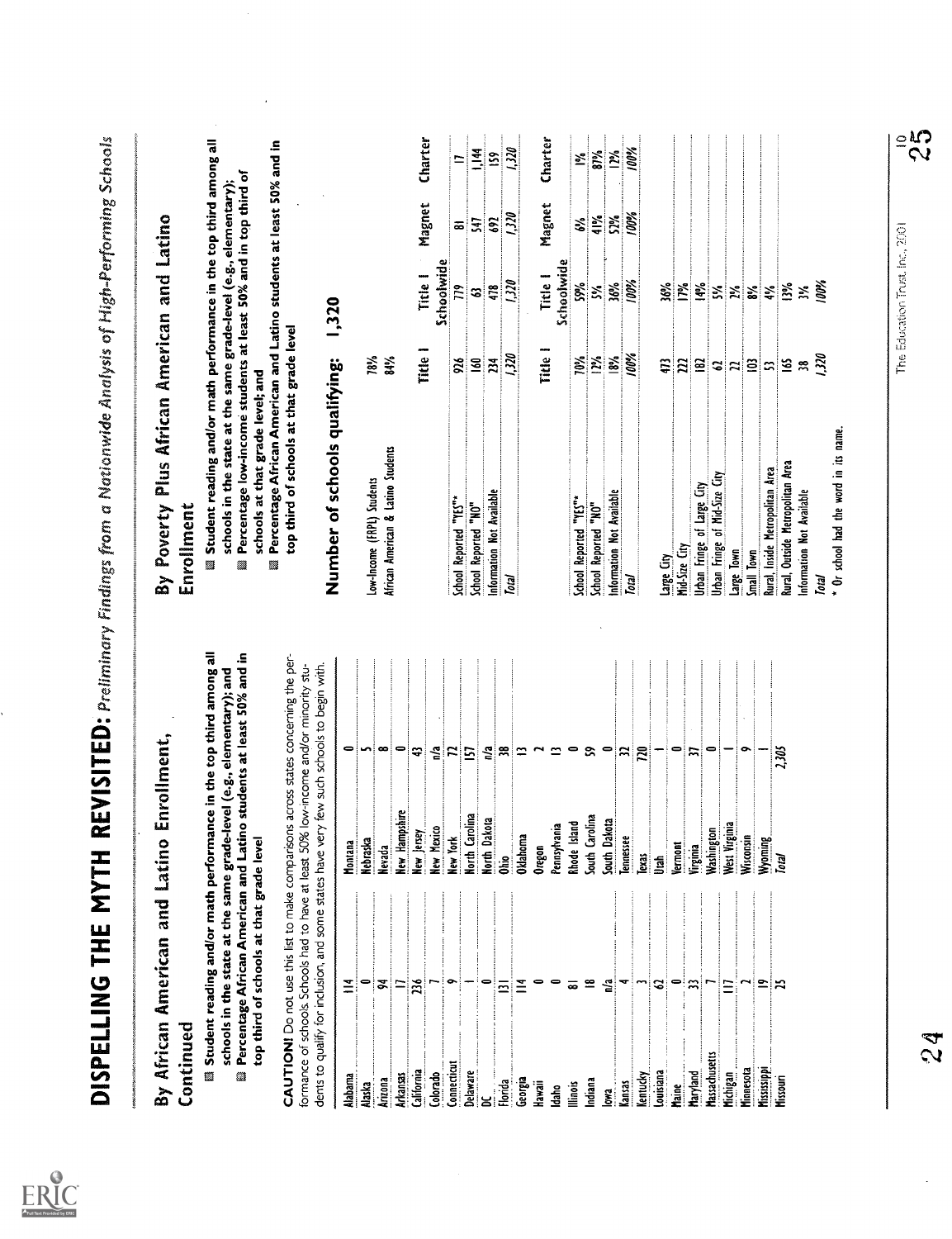- 
- 

|         |          |         |                      | ុង                     |                    |                |  | $\leq$ $\approx$ $\approx$ $\leq$ $\approx$ $\approx$ $\approx$ $\sim$ $\sim$                                                                                                                                 |  |                          | 454                            |      | $\vert \bullet \vert$ = |          | ౹౬                                                                              |          |           |             | $\frac{1}{2}$   |  |
|---------|----------|---------|----------------------|------------------------|--------------------|----------------|--|---------------------------------------------------------------------------------------------------------------------------------------------------------------------------------------------------------------|--|--------------------------|--------------------------------|------|-------------------------|----------|---------------------------------------------------------------------------------|----------|-----------|-------------|-----------------|--|
| Montana | Nebraska |         |                      |                        |                    |                |  | Menada<br>Mew Hampshire<br>Mew Mexico<br>Mew Morth Carolina<br>Mew Morth Dakota<br>Oldahoma<br>Oldahoma<br>Cennsylvania<br>Cennsylvania<br>Cennsylvania<br>South Carolina<br>South Carolina<br>South Carolina |  |                          |                                |      |                         |          | Texas<br>Utah<br>Vermont<br>Weginia<br>Weginia<br>Weginia<br>Weginia<br>Weginia |          |           |             |                 |  |
|         |          |         |                      |                        |                    |                |  | ╺│⋦│⋖│ <u>∼</u> │∽│⋖│≍│०│० <del>७</del>                                                                                                                                                                       |  | $\frac{a}{2}$ $\sim$ $-$ |                                | ∣≍∣− |                         |          | ≃∣∽∣ສ∣                                                                          |          |           |             |                 |  |
| Alabama | Alaska   | Arizona | $\frac{4}{\sqrt{2}}$ | California<br>Colorado | <b>Connecticut</b> | Delaware<br>DC |  | Florida<br>Georgia<br>Hawaii<br>Illinois<br>Illinois                                                                                                                                                          |  | lowa<br>Kansas           | Kentucky<br>Louisiana<br>Maine |      |                         | Maryland | <b>Assachusetts</b>                                                             | Michigan | Minnesota | Mississippi | <b>Missourn</b> |  |

|                                                                                                                                                                                                                                                 | By Poverty Plus African American and Latino |                           | National Data                                                                                                                                                                                                                                                                                |         |               |                 |         |
|-------------------------------------------------------------------------------------------------------------------------------------------------------------------------------------------------------------------------------------------------|---------------------------------------------|---------------------------|----------------------------------------------------------------------------------------------------------------------------------------------------------------------------------------------------------------------------------------------------------------------------------------------|---------|---------------|-----------------|---------|
| Student reading and/or math performance in the top third among all<br>Percentage Low-Income in Top Third of Tested Schools and at Least<br>schools in the state at the same grade-level (e.g., elementary);<br>Enrollment, Continued<br>É<br>e) |                                             |                           | performance. This information is included to provide context, but should not be<br>used to draw conclusions about the relative performance of schools in differ-<br>Following are data on the nation's public schools as a whole, regardless of their<br>ent geographic areas of the nation. |         |               |                 |         |
| African American and Latino Enrollment in Top Third of Tested<br>Schools and at Least 50%<br>50%; and<br>▩                                                                                                                                      |                                             |                           | Number of schools:                                                                                                                                                                                                                                                                           | 89,599  |               |                 |         |
| CAUTION! Do not use this list to make comparisons across states concerning the per-                                                                                                                                                             |                                             |                           | Low-Income (FRPL) Students                                                                                                                                                                                                                                                                   | 37%     |               |                 |         |
| formance of schools. Schools had to have at least 50% low-income and/or minority stu-                                                                                                                                                           |                                             |                           | African American & Latino Students                                                                                                                                                                                                                                                           | $3\%$   |               |                 |         |
| dents to qualify for inclusion, and some states have very few such schools to begin with.                                                                                                                                                       |                                             |                           |                                                                                                                                                                                                                                                                                              | ritie I | Title 1       | Magnet          | Charter |
| 3<br>Alabama                                                                                                                                                                                                                                    | Montana                                     | 0                         |                                                                                                                                                                                                                                                                                              |         | Schoolwide    |                 |         |
| 0<br>Alaska                                                                                                                                                                                                                                     | Nebraska                                    | r.                        | School Reported "YES"                                                                                                                                                                                                                                                                        | 39,596  | 16,658        | $\overline{32}$ | 1,524   |
| ສ<br>Arizona                                                                                                                                                                                                                                    | Nevada                                      | ÷                         | School Reported "NO"                                                                                                                                                                                                                                                                         | 34,887  | 15,808        | 54,909          | 68,685  |
| ∾<br>Arkansas                                                                                                                                                                                                                                   | New Hampshire                               | $\bullet$                 | Information Not Available                                                                                                                                                                                                                                                                    | 15,116  | 57,133        | 33,318          | 19,390  |
| $\equiv$<br>California                                                                                                                                                                                                                          | New Jersey                                  | $\approx$                 | Total                                                                                                                                                                                                                                                                                        | 89,599  | 89599         | 89,599          | 89.599  |
| Colorado                                                                                                                                                                                                                                        | New Mexico                                  | ្ទឹ                       |                                                                                                                                                                                                                                                                                              |         |               |                 |         |
| ٠<br>Connecticut                                                                                                                                                                                                                                | New York                                    | $\ddot{z}$                |                                                                                                                                                                                                                                                                                              | Title   | Title 1       | Magnet          | Charter |
| <b>Delaware</b>                                                                                                                                                                                                                                 | <b>Vorth Carolina</b>                       | $\boldsymbol{\mathsf{z}}$ |                                                                                                                                                                                                                                                                                              |         | Schoolwide    |                 |         |
| 0                                                                                                                                                                                                                                               | North Dakota                                | $\mathbf{r}_\mathbf{a}$   | School Reported "YES"                                                                                                                                                                                                                                                                        | 44%     | $\frac{5}{6}$ | 2%              | Ņζ      |
| జ<br>Florida                                                                                                                                                                                                                                    | å                                           | ∣≃                        | School Reported "NO"                                                                                                                                                                                                                                                                         | 39%     | $\frac{8}{8}$ | 61%             | 77%     |
| Z<br>Georgia                                                                                                                                                                                                                                    | <b>Oklahoma</b>                             | Ξ                         | Information Not Available                                                                                                                                                                                                                                                                    | 17%     | 64%           | $\tilde{m}$     | 22%     |
| 0<br>Hawaii                                                                                                                                                                                                                                     | Oregon                                      |                           | Total                                                                                                                                                                                                                                                                                        | 100%    | 100%          | 100%            | 100%    |
| $\frac{8}{2}$                                                                                                                                                                                                                                   | Pennsylvania                                |                           |                                                                                                                                                                                                                                                                                              |         |               |                 |         |
| ₽<br>llinois                                                                                                                                                                                                                                    | Rhode Island                                | ò                         | Large City                                                                                                                                                                                                                                                                                   | 10,977  | $\frac{5}{2}$ |                 |         |
| ∞<br>Indiana                                                                                                                                                                                                                                    | South Carolina                              | $\approx$                 | Mid-Size City                                                                                                                                                                                                                                                                                | 11,052  | 12%           |                 |         |
| n <sup>'a</sup><br><b>SE</b>                                                                                                                                                                                                                    | South Dakota                                | $\bullet$                 | <b>Jhan Fringe of Large City</b>                                                                                                                                                                                                                                                             | 21,240  | 24%           |                 |         |
| kansas                                                                                                                                                                                                                                          | <b>Tennessee</b>                            | $\overline{\phantom{0}}$  | <b>Urban Fringe of Mid-Size City</b>                                                                                                                                                                                                                                                         | 7,615   | δŚ,           |                 |         |
| <b>Kentucky</b>                                                                                                                                                                                                                                 | lexas                                       | 454                       | Large Town                                                                                                                                                                                                                                                                                   | 1,162   | ≧             |                 |         |
| ੜ<br>Louisiana                                                                                                                                                                                                                                  | Í                                           |                           | Small Town                                                                                                                                                                                                                                                                                   | 0.37    | $\frac{5}{2}$ |                 |         |
| 0<br>taine<br>E                                                                                                                                                                                                                                 | Vermont                                     | 0                         | Rural, Inside Metropolitan Area                                                                                                                                                                                                                                                              | 9,978   | Nel 1         |                 |         |
| ⋍<br>Maryland                                                                                                                                                                                                                                   | Virginia                                    | $\equiv$                  | Rural, Outside Metropolitan Area                                                                                                                                                                                                                                                             | 17,199  | $\frac{8}{3}$ |                 |         |
| S<br>Massachusetts                                                                                                                                                                                                                              | Washington                                  | ≟                         | information Not Available                                                                                                                                                                                                                                                                    |         | $rac{5}{5}$   |                 |         |
| ≈<br>Michigan                                                                                                                                                                                                                                   | West Virginia                               |                           | Total                                                                                                                                                                                                                                                                                        | 89,599  | 100%          |                 |         |
| Minnesota                                                                                                                                                                                                                                       | Wisconsin                                   |                           |                                                                                                                                                                                                                                                                                              |         |               |                 |         |
| ⋍<br><b>Mississippi</b>                                                                                                                                                                                                                         | <b>Wyoming</b>                              |                           |                                                                                                                                                                                                                                                                                              |         |               |                 |         |
| ⋍<br><b>Missouri</b>                                                                                                                                                                                                                            | <b>Total</b>                                | 1320                      |                                                                                                                                                                                                                                                                                              |         |               |                 |         |
| Search limited because Washington did not report FRPL data in 2000, and estimates                                                                                                                                                               |                                             |                           |                                                                                                                                                                                                                                                                                              |         |               |                 |         |
| were available only for elementary schools.                                                                                                                                                                                                     |                                             |                           |                                                                                                                                                                                                                                                                                              |         |               |                 |         |